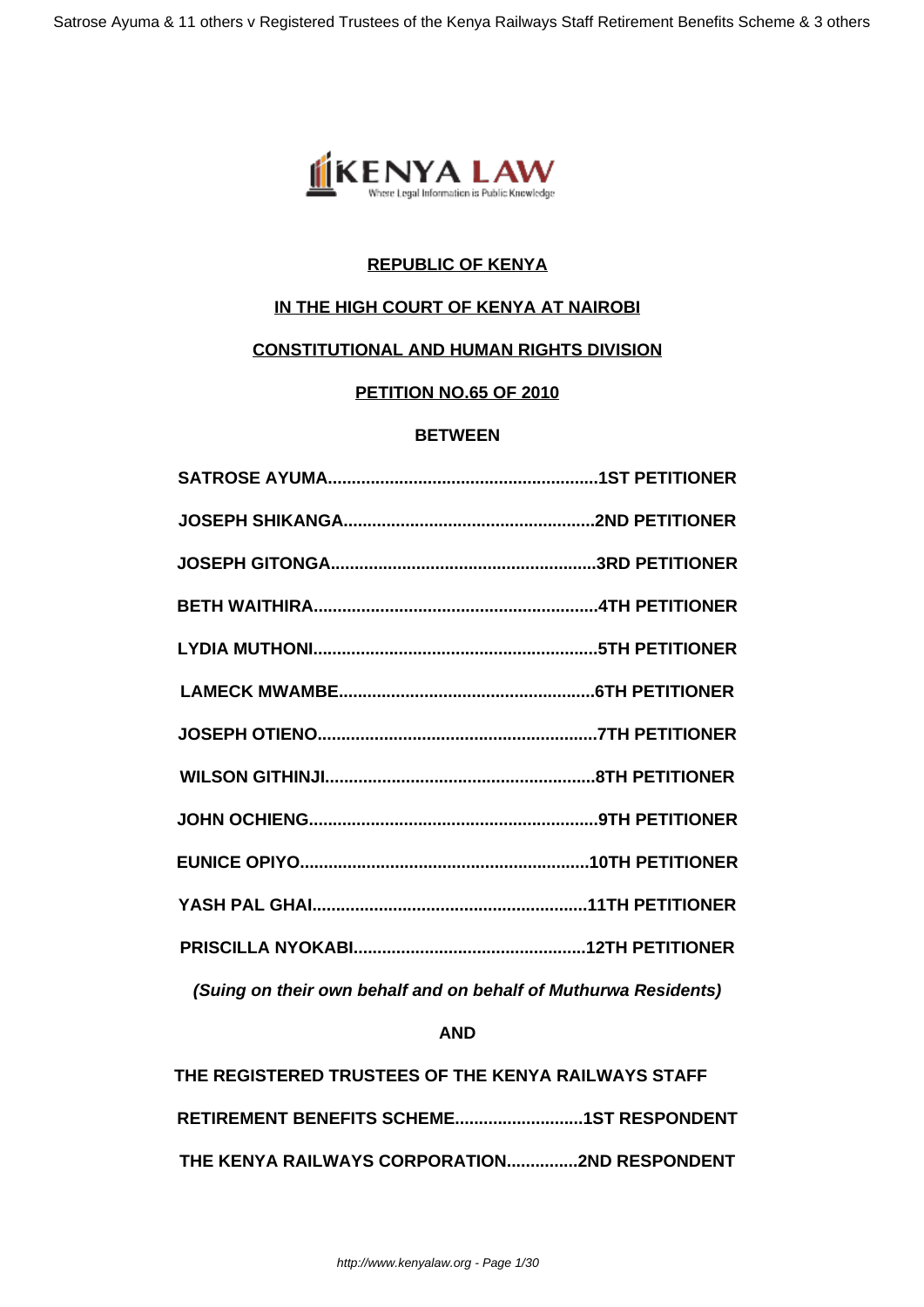### **HON. ATTORNEY GENERAL.....................................3RD RESPONDENT**

### **AND**

**MILOON KOTHARI..................................................INTERESTED PARTY**

### **JUDGMENT**

#### **Introduction**

- 1. The parcel of land subject of this Petition, L.R. No.209/6502 (hereinafter to be referred to as "the suit premises"/or"Muthurwa Estate" interchangeably), originally belonged to the East African Railways and Harbors Administration but is currently owned by the Kenya Railways Corporation (hereinafter "KRC") which was established through an **Act** of **Parliament**, **The Kenya Railways Act (Cap 397)** to succeed the East African Railways and Harbors Administration. All the assets previously vested in the East African Railways and Harbors Administration are now the property of KRC including the suit premises. The suit premises comprises residential houses and other social amenities for use by the staff of KRC.
- 2. The brief history of this case is as follows; sometime in 2005, there was established a retirement scheme for the staff of KRC known as the Kenya Railways Retirement Benefits Scheme and subsequently a Trust was established through a Trust Deed dated 3rd May, 2006 and in the Trust Deed, the Scheme's purpose was mainly, the provision of pension and other benefits for employees of KRC. The Trustees also managed some of the properties of the KRC including the suit premises.
- 3. Satrose Ayuma, the 1st Petitioner in her Affidavit sworn on 28th October 2010, explains that in 2010, the residents of Muthurwa Estate were informed that the rent account at Kenya Commercial Bank, which they previously used to pay rent into had been closed and that the bank was no longer accepting rent deposits on behalf of the Scheme. Shortly thereafter, provision of social amenities such as water and sanitation was stopped and the amenities were disconnected. The 1st Respondent then published notices dated 1st July 2010 which required all the residents of Muthurwa Estate to vacate the suit premises within 90 days and subsequently an advertisement was placed in the East African "Standard" newspaper of 15th July, 2010 titled "Prime Opportunity for development in the CBD courtesy of the Kenya Railways Staff." The advertisement invited offers for plots, as the land was to be used for development of a micrometropolis with shopping malls, office blocks, petrol stations and "high class apartments". The advertisement was placed by or on behalf of the Trustees of the Kenya Railways Staff Retirement Benefits Scheme.
- 4. Allegedly, even before the expiry of the 90 days period, demolitions in the suit premises begun and the 1st Respondent also disconnected water supply, demolished toilets and bathrooms and removed the main fence of the property all in an attempt at deliberately forcing the Petitioners out of the suit premises hence this Petition.
- 5. The Petitioners therefore in their Petition dated 28th October 2010, and supported by Affidavits sworn by Satrose Ayuma Omusena, Priscilla Nyokabi Kanyua and Prof. Yash Pal Ghai, all sworn on 28th October 2010, claim various violations of fundamental rights and freedoms including the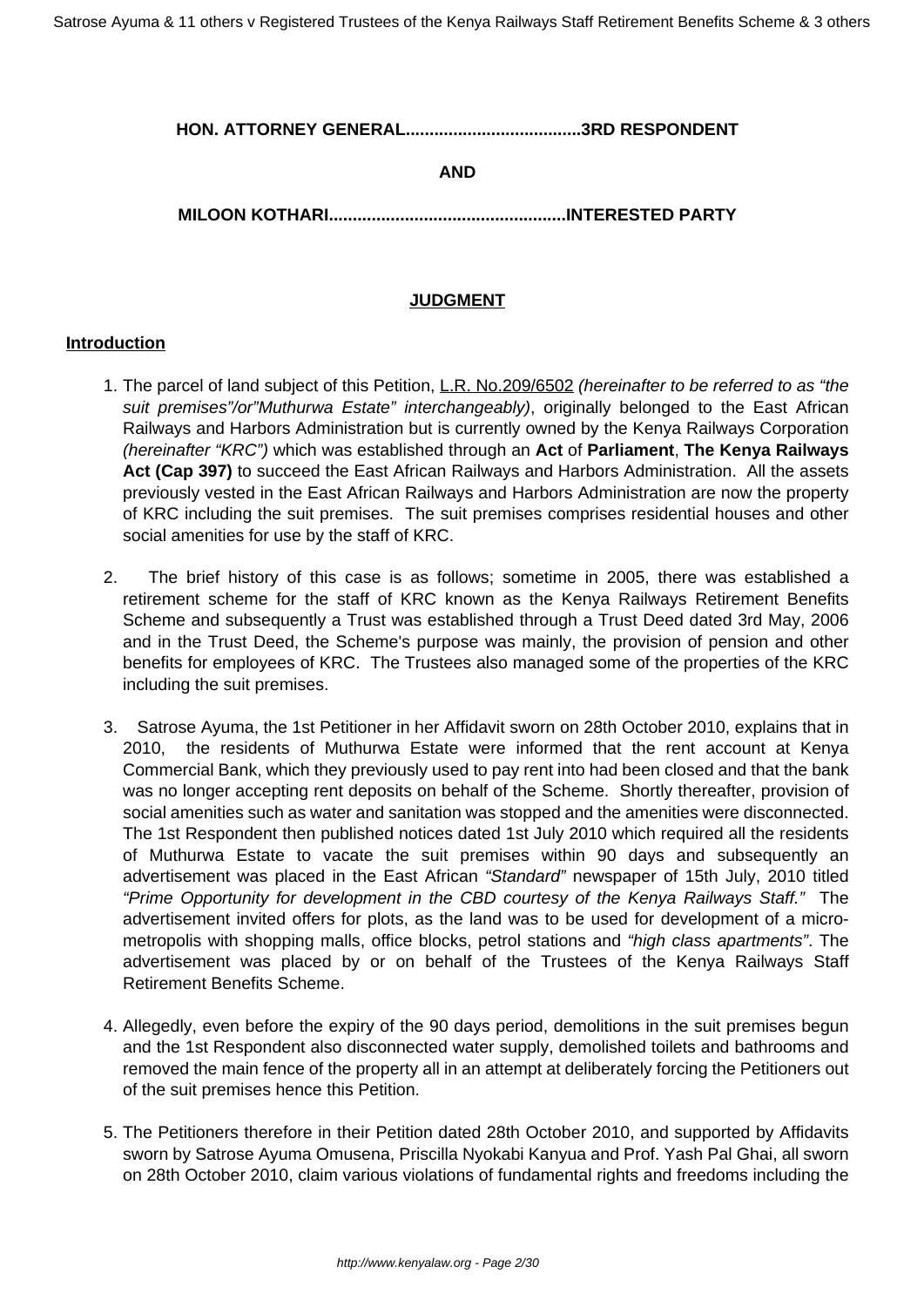right to accessible and adequate housing; right of access to information held by the State; right not to be treated in a cruel, inhuman or degrading manner; right of every child to be protected from inhuman treatment; right of older members of society to live in dignity and finally rights of persons with disabilities to be treated with dignity and respect.

## **The Petition**

- 6. The 1st to 10th Petitioners all reside in Muthurwa Estate while the 11th Petitioner, Prof. Yash Pal Ghai is a distinguished Professor and Scholar of law with vast experience and expertise on Constitutional and Human Rights issues. The 12th Petitioner, Priscilla Nyokabi is an Advocate of the High Court of Kenya and at the time of filing this Petition, was the Executive Director of Kituo Cha Sheria, a non-governmental organization dealing with provision of legal aid and protection and promotion of human rights in Kenya. Both the 11th and 12th Petitioners have filed the Petition under the provisions of **Articles 22(2)(c)** of the **Constitution** and also on behalf of Pensionees, Leasees, Occupiers and Tenants of the suit premises.
- 7. The 1st to 10th Petitioners have filed this Petition on their own behalf and on behalf of other interested beneficiaries of the Kenya Railways Staff Retirement Benefit Scheme.They have also presented the Petition on behalf of 359 Leassees, Occupiers, Tenants and persons who reside on the suit premises. In their Petition, they seek the following prayers;

**"a) A Declaration that the 1st to 10th Petitioners, the persons they represent and their families are entitled to the rights set out at paragraph 12 of this Petition.**

**b) A Declaration that the actions and omissions of the Respondents violate the fundamental rights and freedoms of the 1st to 10th Petitioners, the persons they represent and their families set out in paragraph 12.**

**c) An Injunction restraining the Respondents, their servants,agents or others acting on their behalf or instructions from demolishing houses, terminating leases or tenancies, transferring or alienating the suit premises or in any other manner evicting the Petitioners and the persons they represent from the suit premises.**

**d) An Order compelling the Respondents jointly and severally to reconnect sewage systems, water supply and toilet facilities to the suit premises.**

**e) An Order compelling the Respondents to avail all information relating to the suit premises including but not limited to the following; resolutions of all the organs of the 1st Respondent that authorised the demolition, alienation of the suit premises, sale and eviction of the Petitioners.**

**f) Without Prejudice to the foregoing, and in the alternative, a declaration that in the event of an eviction and prior to such eviction the Respondent shall ensure and provide that:**

- **i. One (1) year notice in writing to the Petitioners and all affected persons and the parties herein to hold public hearings on the proposed plans and alternatives and those Petitioners may act in person and or through their advocates and or representatives.**
- **ii. During such hearings, the Petitioners be given opportunity to challenge the eviction decision and to present alternatives proposals and issues, priority rights and interests, which shall be incorporated in the final decision.**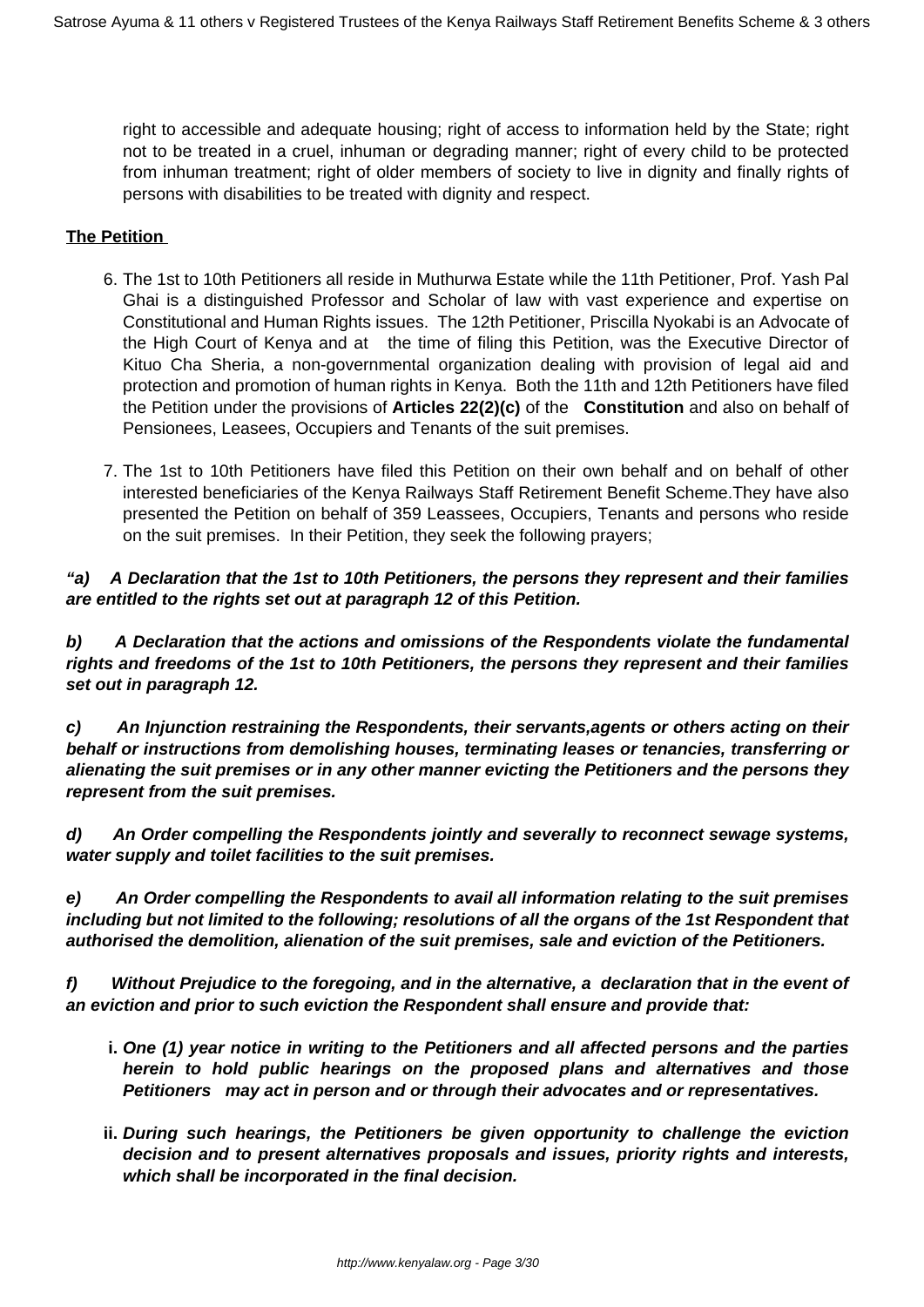- **iii. Prior to such meetings and hearings, the Respondents shall furnish the Petitioners in advance with all relevant information in advance and including land records and a comprehensive proposal on the resettlement plan specifically addressing the Petitioners' rights in the Petition herein and all rights of vulnerable persons.**
- **iv. The proposal in (b) above shall incorporate reasonable time for public review of, comment on, and/or objection to the proposed plan.**
- **v. The Petitioners be accorded reasonable opportunity to obtain legal, technical or other professional advice on the Petitioners' rights and interest and other options.**
- **vi. Compensation for breach of fundamental freedoms**
- **vii. Costs of the suit herein.**
- **viii. Any further relief or order that the Court shall deem just and fit to grant."**

### **The Petitioners' Case**

- 8. **Satrose Ayuma, PW1**, in her testimony and also in her Affidavit, states that the 1st to 10th Petitioners are not squatters on the suit premises and claims that they have lawfully been occupying the suit land as tenants. She is currently living in the suit premises at Block C2 door 11 and has lived there all her life having been born there 50 years ago.Her father, Silas Kembo allegedly used to work for the East African Railways and Harbours and at that time they lived in house No.Block H1 door 12 and when he retired in 1978, he moved back to the village but she continued to reside in the estate with her sister who lives in Block F1 door 11. She later got married to George Omulina Shikule who was also employed by the East African Railways and Harbours and they started their marriage life in Block B6 door 5 and after her husband's death in 1996, she continued living in the estate and got a job as a casual labourer with KRC, but was retrenched in 2002. Currently, she is in the business of selling groceries in the same estate.
- 9. She further testified that on the morning of 12th July 2010, at 5.00am she had woken up to prepare her children for school when Joshua Ombango, a 15 year old child informed her that he found 8 bulldozers which belonged to KRC with lights on focused on the estate at Block A 8 which had around 20 houses. On making inquiries, she was informed that the drivers of the bulldozers had been sent by the KRC and the 2nd Respondent herein.She rushed to Kituo Cha Sheria for help and Musinga, J. (as he was then) who determined the Interlocutory Application herein, granted the Petitioners orders of injunction restraining the Respondents from demolishing any houses or evicting and/or terminating the leases or tenancies of the 1st to 10th Petitioners and all other occupants of Muthurwa Estate pending the hearing and determination of this Petition.
- 10. Satrose Ayuma also claims that before the purported eviction, they were not given any reason as to why they were being evicted and were not served with the notices personally as the notices of eviction had been pinned on trees all over the estate. That it wasafter making inquiries that the Petitioners gathered that KRC wanted to sell the suit premises and yet they, the tenants, were not involved in any way in that decision making process. That they have been affected by that decision to evict them since it intends to leave them homeless and she further testified that since the fence of the estate has been removed, they have been exposed to insecurities as hawkers have invaded the estate and in evidence, she produced photographs to show the state of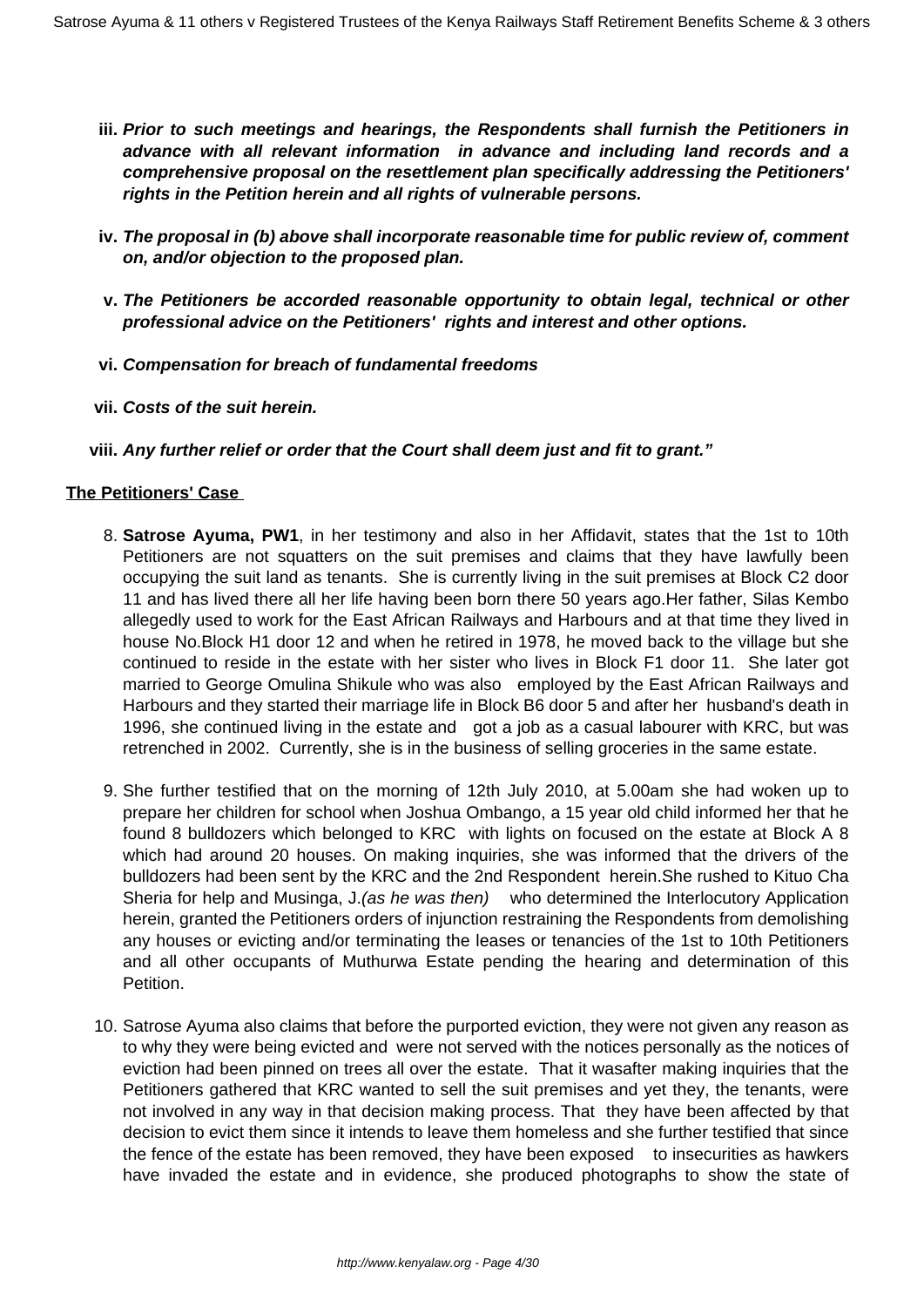suffering for the residents of Muthurwa Estate.

- 11. It is also her position that the Respondents should reconnect the water and restore sanitation and the fence and that in case any evictions are to be undertaken, the tenants should be involved in all discussion towards that end and she also claims that the residents of the estate should be given the first option to purchase the suit premises in case they were to be sold to other parties.
- 12. It is the Petitioners' Submissions that the Respondents have the responsibility of proving that the socio-economic rights under **Article 43** of the **Constitution** are limited and they referred the Court to the South African case of **Minister of Home Affairs vs National Institute for Crime Prevention and the Re-Integration of Offenders CCT 03 of 2004**, where the South African Constitutional Court held that the onus of justifying a limitation of a right rests on the party asserting that limitation.
- 13. With regard to the issue of whether the 1st and 2nd Respondents are bound by human rights obligations since they are private bodies, the Petitioners claim that the latter are not private bodies and even if they are, they are bound to respect the rights of the Petitioner and that in any event, the 1st and 2nd Respondents are State Organs since they are not established under **Companies Act** but by an **Act** of **Parliament**. They add that the 1st and 2nd Respondents perform a public function and the ownership and control of the suit premises shows that they are indeed such public bodies. That the 2nd Respondent is also indeed a public body and to that extent a State Organ because it is a body set up by the State to carry on the functions of running the railway network in Kenya, and is therefore an institution which is central to the economy of the country. They claim that it is a Government corporation owned by the Government and also manged by Government and it is heavily regulated by the Government.They relied on the Indian case of **International Airport Authority's (R.D Shetty v the International Airport Authority of Indian & Ors (1979) 1S. C. R. 1042,** which set the test for determining whether an entity is a Government body or not.
- 14. With regard to the right to housing, the Petitioners contend that the Constitution recognised the right to housing in two aspects; as a general right under **Article 43** and in the context of children as a specific right to shelter under **Article 53(1)(c)**. They further contend that the right to housing includes legal security of tenure, availability of services, materials, facilities and infrastructure, affordability, habitability, accessibility, location and cultural adequacy.
- 15. The Petitioners also submit that prior to carrying out any evictions especially those involving a large group of people, the State and its organs and agencies should ensure that all feasible alternatives are explored in consultation with the affected persons. They claim that appropriate procedural protection and due process are all essential aspects of all human rights and are pertinent in matters involving forced evictions.It is also their position that evictions should not result in individuals being rendered homeless or made vulnerable to violation of other human rights. That in instances where those affected are unable to provide for themselves, the State should take all appropriate measures to the maximum of its available resources to ensure that adequate alternative housing or resettlement, as the case may be, is available. And further that the resettlement measures such as construction of homes, provision of water, electricity, sanitation, schools, access roads and allocation of land and sites must be consistent with the present guidelines and internationally recognized human rights standards especially the right to dignity, life and security of those affected must be observed; and also that women are not subjected to gender based violence and discrimination and that human rights of children are protected. And finally, on this argument, they submit that Government or the party responsible for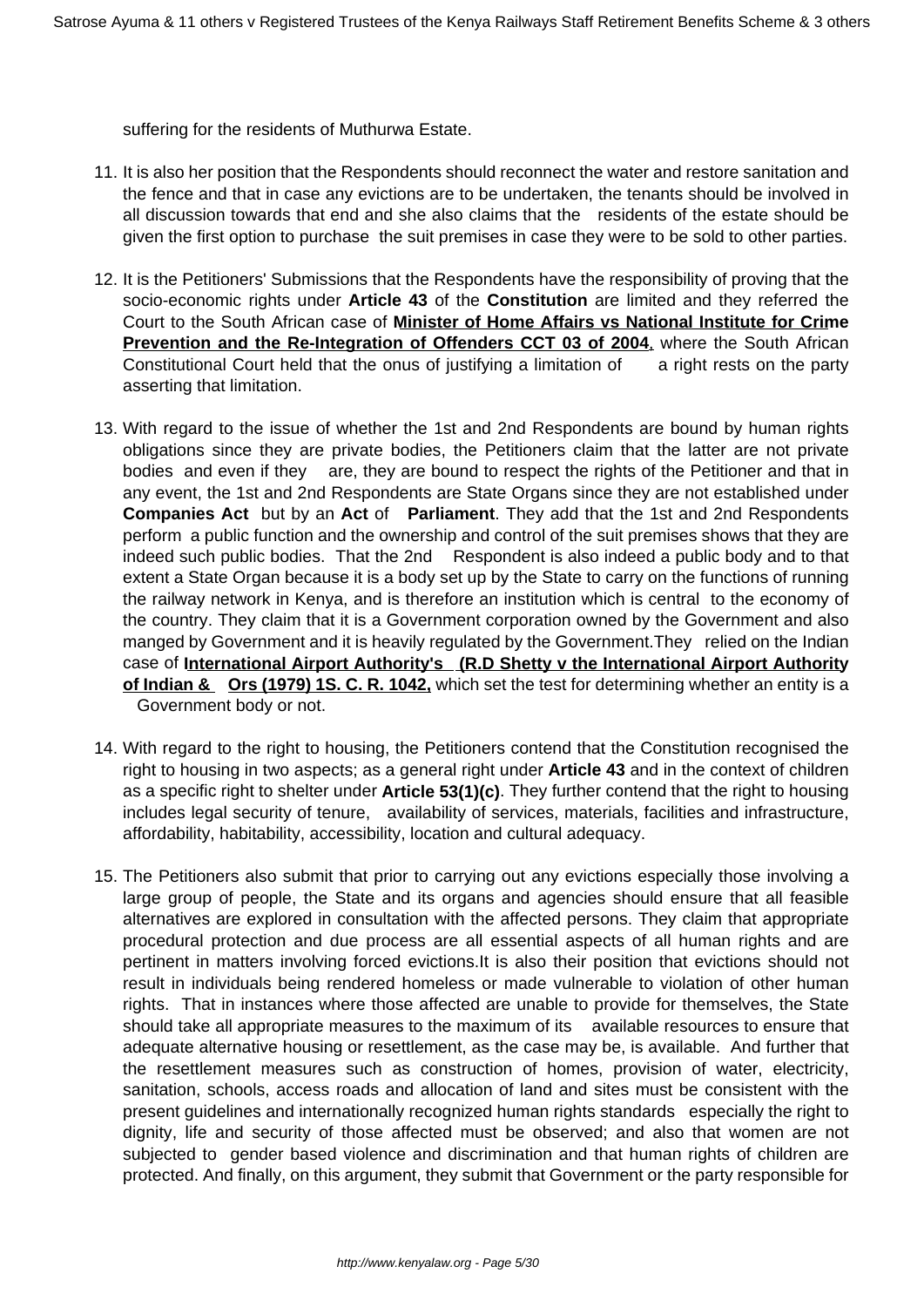providing just and sufficient alternative accommodation must do so immediately upon eviction and that those who are unable to provide for themselves should have access to essential food, water and sanitation, basic shelter and housing, appropriate clothing, essential medical services and education for children and children's facilities.That the State should also ensure that members of the same extended family or community are not separated as a result of those evictions. The Petitioners rely on the **African Commission on Human Right's case of Ogoni People against Nigeria** (no citation provided) and the South African Constitutional Court case of **Occupiers of 51 Olivia Road, Berea Township, and 197 Main Street, Johannesburg vs City of Johannesberg (Case CCT 24/07) (2008) ZACC 1** in support of the above arguments.

- 16. It is against this background that the Petitioners claim that the Respondents, before attempting to evict them, ought to have taken into consideration the fact that they were rent paying occupiers; the difficulties they would face in trying to find alternative accommodation; the length of time the Petitioners and others were residing on public land and finally that the purpose to be served with the evictions was not to benefit the residents in any other way but was meant to provide shopping malls and housing for the wealthier residents of Nairobi.
- 17. The Petitioners thus allege that the 1st and 2nd Respondents violated the Petitioners' right to housing in the context of evictions by failing to give due notice; failing to engage with the Petitioners and the community in the ways indicated in the **Olivia Case (Supra)** and failing to take steps to see that the Petitioners and others had alternative accommodation. The Petitioners also rely on the South African Constitutional Court case of **The Government of the Republic of South Africa vs. Irene Grootboom (2000) (11) BCLR 1169** where it was held that the State has an obligation to protect and fulfill rights and that the South African Constitution requires a reasonable policy to ensure housing for all.
- 18. It is the Petitioners' further case that the Respondents violated their right to clean and safe water in adequate quantities by disconnecting their water supply so as to frustrate them to vacate the suit premises and submit that it was not only affecting their right to clean water but it also amounts to wrongful eviction. It is their case that, prior to the hand over of the Muthurwa Estate to the 1st Respondent, the residents used to pay their water bills according to usage which would normally be between Kshs.35 to Kshs.200 a month. Afterwards, the 1st Respondent used to include the water bill in the individual tenant's rent bill and that at the time of attempted eviction the outstanding water bill had reached Kshs.13 Million and they contended that this bill ought to be apportioned to all persons who consume the water including the Churches, Mosques, Shops, Restaurants, Toilets, Police Quarters and other places within Muthurwa Estate. In alleging that their right to clean water has been violated, the Petitioners rely on the South African Witwatersrand High Court case of **Residents of Bon Vista Mansions v Southern Metropolitan Local Council (2002) (6) BCLR 625** to support their position. The Petitioners also claim that the State has an obligation to provide the basic amounts of water necessary for survival with little or no compensation at all and where there is no compensation, there ought to be in place subsidized tariffs for the vulnerable. On this limb of argument, the Petitioners rely on the Indian case of **Vishala Kochi Kudivella Samarkshana Samithi v State of Kerala (2006) (1) KLT 919.**
- 19. The Petitioners further argue that the State, through its organs, the 1st and 2nd Respondents, has discriminated against the Petitioners essentially because they are poor and that they are being driven away in order to make way for the rich.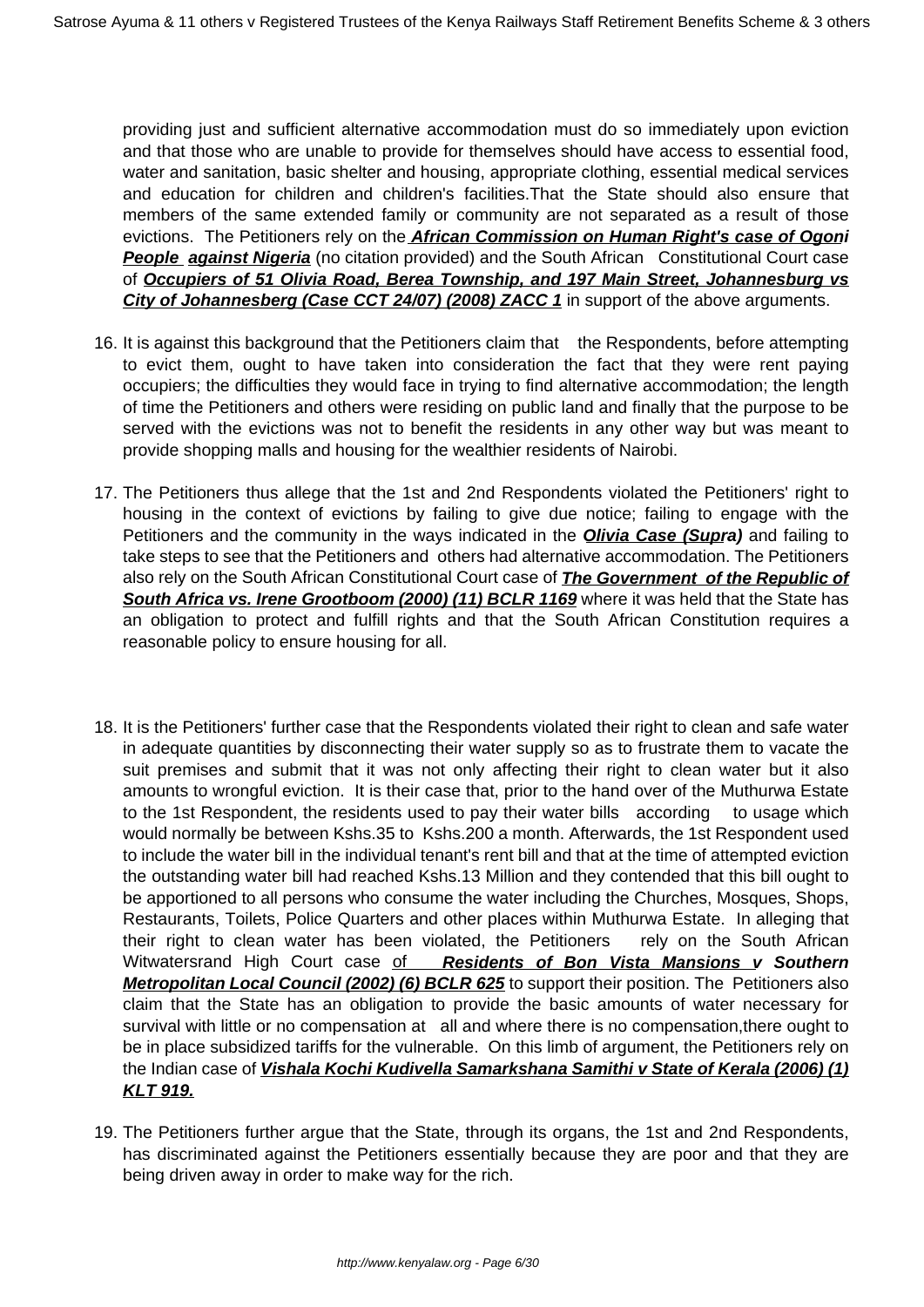- 20. The Petitioners' further allege that their children's right to education was violated since the notice to vacate was issued in the middle of a school year and subsequently affected accessibility to education and increased drop-outs in violation of the right to education as enshrined under **Article 43** of the **Constitution.**
- 21. It is the Petitioners' further contention that there is violation of the rights of the child as provided for by **Article 53** of the **Constitution** by virtue of the attempted eviction and submit that the children of Muthurwa Estate's right to shelter was violated,parental protection undermined and there was total disregard of their best interests.
- 22. It is the Petitioners' further argument that the rights of persons with disabilities were affected by the acts of the Respondents and add that the loss of homes have affected persons with disability because they are not able to access their places of work.
- 23. It is also the Petitioners' case that the Respondents violated the rights of the older members of the society who are the retirees of the 2nd Respondent in violation of **Article 57** of the **Constitution**.
- 24. In a rejoinder to the allegation by the Respondents that they have the right to property, the Petitioners claim that the right to property as provided under **Article 40** of the **Constitution** was limited and does not protect the Respondents against the orders sought in this case, since that right protects acquisition and ownership of land, freedom from arbitrary deprivation and freedom from discrimination, and none of these is in issue in this case as the Petitioners do not seek to deny the Respondents their right to own property. In any event, the Petitioners claim that the suit premises is public land and not private land and was meant to be used for public purposes. And that, even if the Petitioners were infringing on the Respondents' rights to own land, the same was justifiable since the limitation applicable was the one on the protection of the social-economic rights of the Petitioners which was sufficient under **Article 24 (1) (b)** of the **Constitution.**

## **11th Petitioner's Submissions**

- 25. Prof. Yash Pal Ghai, the 11th Petitioner herein, filed his written Submissions separately. His Submissions mainly focused on the right to dignity which he claims would be violated were the residents of Muthurwa Estate evicted as planned by the 1st Respondent. He relied on international instruments on human rights such as the Universal Declaration of Human Rights, the Covenant on Civil and Political Rights and on Economic, Social and Cultural Rights and the African Charter on Human and People's Rights; all which recognise the right to human dignity as universal and which position is reflected in both international and regional instruments and in National Constitutions. He submits that the right to dignity has become an interpretive principle to assist the further explication of the catalogue of rights generated by the principle and all rights have come to be seen as best interpreted through the lens of the right to dignity.He has referred the Court to the South African Constitutional Court case of **Dawood vs Minister of Home Affairs (2000) (3) SA 936(CC)** where it was stated that human dignity informs constitutional adjudication and interpretation of many other rights and it is also of central significance in the limitations analysis.
- 26. It is Prof. Ghai's further Submission that human dignity is not something that belong only to individuals but at times it covers the entire Nation as it can also be wholly collective. He has relied on the South African Case of **S v Makwanyane (1995) (3) SA 391 (CC)** where the Court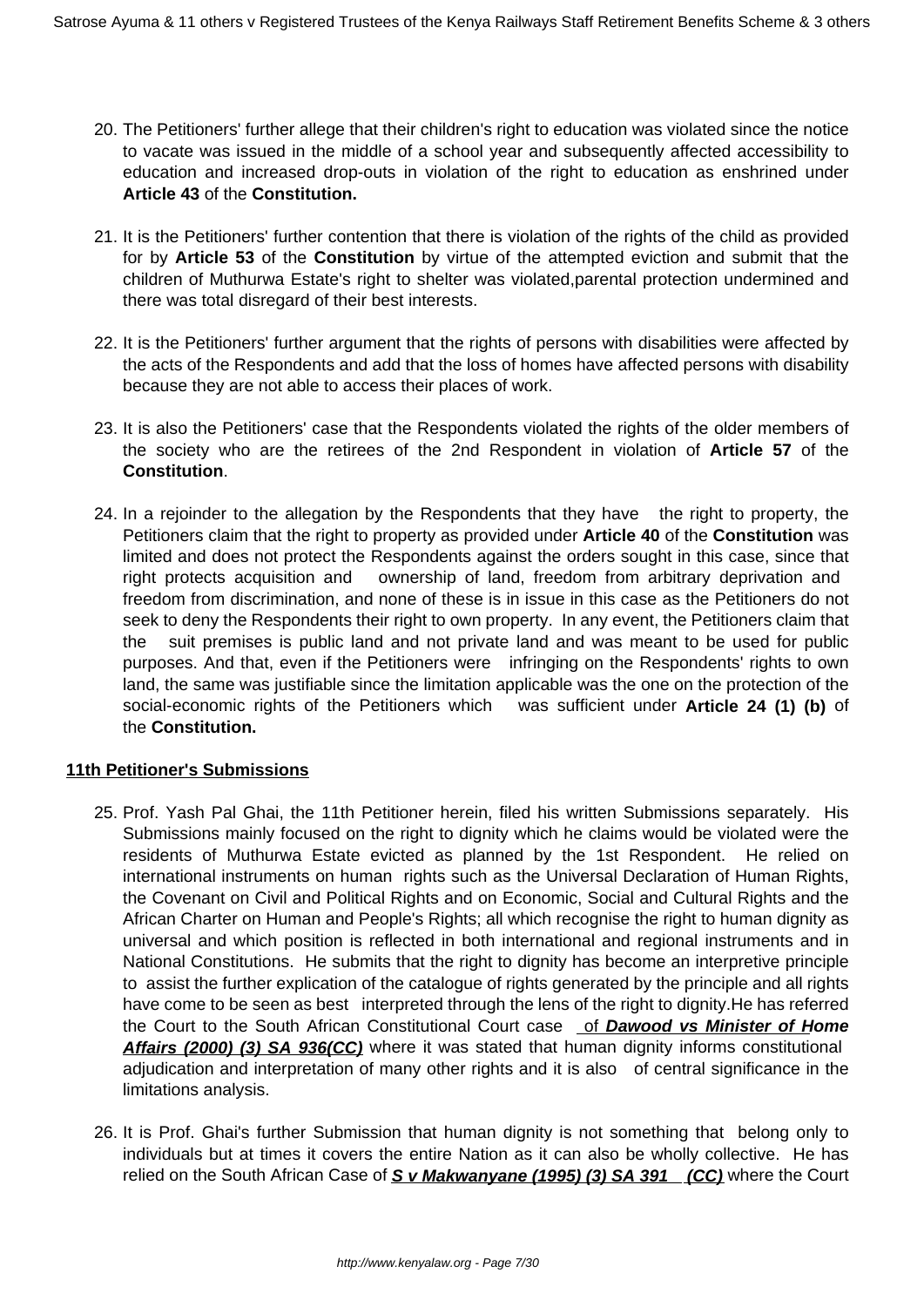recognized the concept of "ubuntu" and said that it recognizes the dignity of the individual in the context of the common good as the idea that it is in the interest of each individual to look after his neighbours and to work for the welfare of other members of the community.

- 27. He has further submitted that human dignity cannot be realised without the satisfaction of basic needs and that individuals cannot realize their full potential if they do not have the basic resources to enable them achieve it and to respect their dignity; as such dignity becomes the foundation for requiring States to provide social, economic and cultural support to individuals and groups.He has relied on the Indian Supreme Court case of **Francis Coralie Mullin vs Administrator, Union Territory fo Delhi (1981) SCR (2) 516,** where it was held that the right to live with human dignity and all that goes along with it, namely the bare necessities of life such as adequate nutrition; clothing and shelter over the head; facilities for reading and writing; expressing oneself in diverse forms and freely moving about and mixing and commingling with fellow human beings, is the pillar of all other rights.
- 28. It is his further Submission that the obligation to respect human dignity binds both State and not-State actors because the non-State actors have aggregated huge resources and dominated several sectors of economic and social life and the lives of several millions of people depend as much on their behaviour as the policies and acts of the State. And further that the obligation to provide basic necessities like health care, education, water and electricity has passed on to non-State actors and he relied on **Article 20(1)** of the **Constitution** which expressly states that the Bill of Rights applies to all laws and binds all State Organs and all Persons and that under **Article 260** of the **Constitution,** a person is defined to include a company, association or other body of persons whether incorporated or unincorporated.
- 29. It is therefore Prof. Ghai's Submission that the residents of Muthurwa Estate should not be evicted because it is against human dignity in the context of Kenya's socio-economic background, and that the Constitution promotes human dignity and that it was not right for the Respondents to claim property rights since human dignity triumphs over all other rights.He has thus suggested that all the parties should be allowed to negotiate in order to settle the issue amicably and in any case this Court should provide a basic framework of law and policies to ensure that the basic needs of the residents of Muthurwa Estate are met and that this Court has the obligation to enforce the provisions of the Constitution to their benefit.
- 30. In the end all the Petitioners have urged me to find a violation of the Constitutional rights and freedoms as made out in their Petition and urged me to take a broader view in determining the appropriate reliefs to grant them since in such a matter the usual orders or injunctions or even compensation may not be an adequate remedy.

## **1st Respondent's Submissions**

- 31. The 1st Respondent, **The Registered Trustees of the Kenya Railway Staff Retirement Benefit Scheme** is a Retirement Benefit Scheme duly set up and run under the provisions of the **Retirement Benefits Act (Cap 3)** and for the benefit of Kenya Railways Corporation Pensioners who are currently estimated at over 12,000.
- 32. The 1st Respondent claims that it is not a public body as defined by the **Interpretation** and **General Provisions Act (Cap 2)** and that the reliefs sought by the Petitioners in the nature of judicial review are not appropriate as the issues involved in these circumstances revolve around private law and not public law.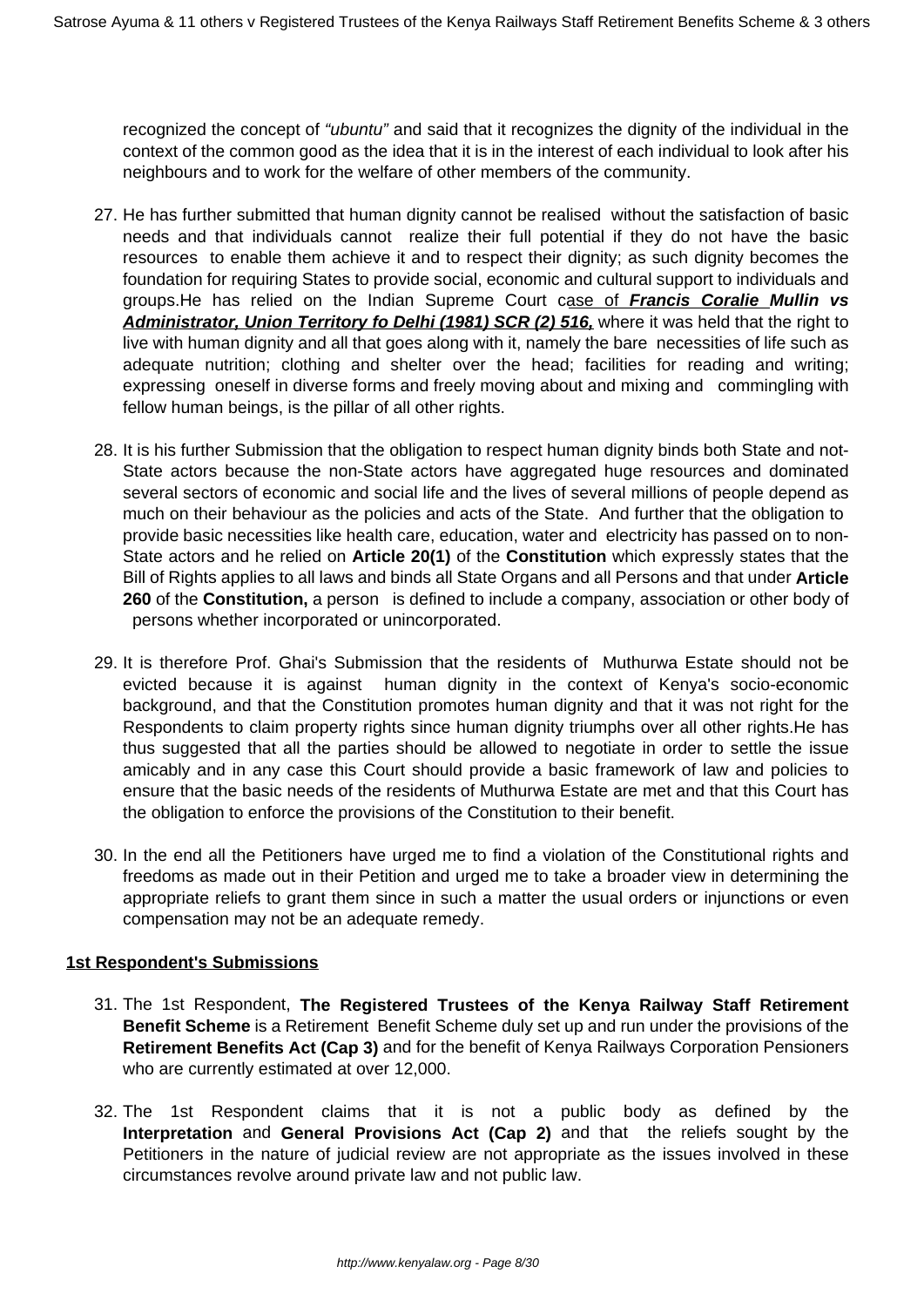- 33. That it is the registered proprietor of the suit premises, and allegedly a private property wherein are erected houses for rent. Its case is set out in the Affidavit of Caroline Nyororo, the Muthurwa Estate Manager and the Acting Chief Executive Officer of the 1st Respondent sworn on 3rd November 2010.
- 34. In her Affidavit, she has claimed that the 1st Respondent has never entered into any formal tenancy agreement with any of the tenants occupying the Muthurwa Estate houses and that it applied to the City Council of Nairobi for change of user of the suit premises in order to enhance their market value so as to offer the suit property for sale which in return would enable it raise money to pay its Pensioners. That the change of user as applied for was granted, and as a result it invited offers for purchase of the property and subsequently issued notices to all tenants of the Muthurwa Estate to vacate it and offered them an opportunity not to pay rent for two months and to carry the iron sheets and bricks for their respective houses to their new homes. That a majority of the tenants vacated and carried with them the iron sheets and bricks as advised but some tenants refused to vacate and filed this case and have remained in the suit premises without paying rent and have carried themselves out as landlords by allocating the vacated houses to strangers thus frustrating the 1st Respondent while enjoying the interim orders granted by Musinga, J. and she has also alleged that the 1st Respondent has been sued by some of the pensioners for its failure to pay pension since it had hoped to raise the money to pay pension from the rent and from the sale of the Muthurwa Estate.
- 35. She has further claimed that the 1st Respondent does not control the provision of social amenities and services to the Petitioners' houses and as a result of failure to pay for water, the services were disconnected by the supplier; the Nairobi Water and Sewage Company since the bills were not paid as was evidenced by the outstanding bill of over Kshs.13 Million which is admitted as owing by the Petitioners.
- 36. In its written Submissions, the 1st Respondent has also contended that it is the proprietor of the suit premises and that it holds the same in trust and for the benefit of the members of the 1st Respondent and claims that it has a right to own that property and can deal with the same within legal parameters including in disposing the same as provided for by **Article 40** of the **Constitution**. And that it is not its constitutional obligation to provide housing to the Petitioners in any event.
- 37. It has also submitted that the occupation of the suit premises by the Petitioners cannot be construed to be that of an informal settlement because informal settlements are areas where groups of housing units have been constructed on land that the occupants have no legal claim to or occupy illegally and are also unplanned settlements and areas where housing is not in compliance with current planning and building regulations. That in the instant case, the Petitioners have not settled on the suit premises illegally, but have been in occupation of the same as a result of the informal tenancy relationship that existed between them and the 1st Respondent.
- 38. It is the 1st Respondent's further contention that as the proprietor of the suit property, it issued reasonable notices to its tenants to vacate the suit premises as required by law and that following the notices, no forced evictions ever took place on the suit property asalleged. That since there are no informal settlements on the suit property in any event the principle of consultation and resettlement would not apply and it also contends that the submissions made in relation to international law would not be applicable in the instant case. It relies on the Court of Appeal case of **Rono vs Rono & Anor C.A No.66/02(ur)** where the Court set out the principle to be applied in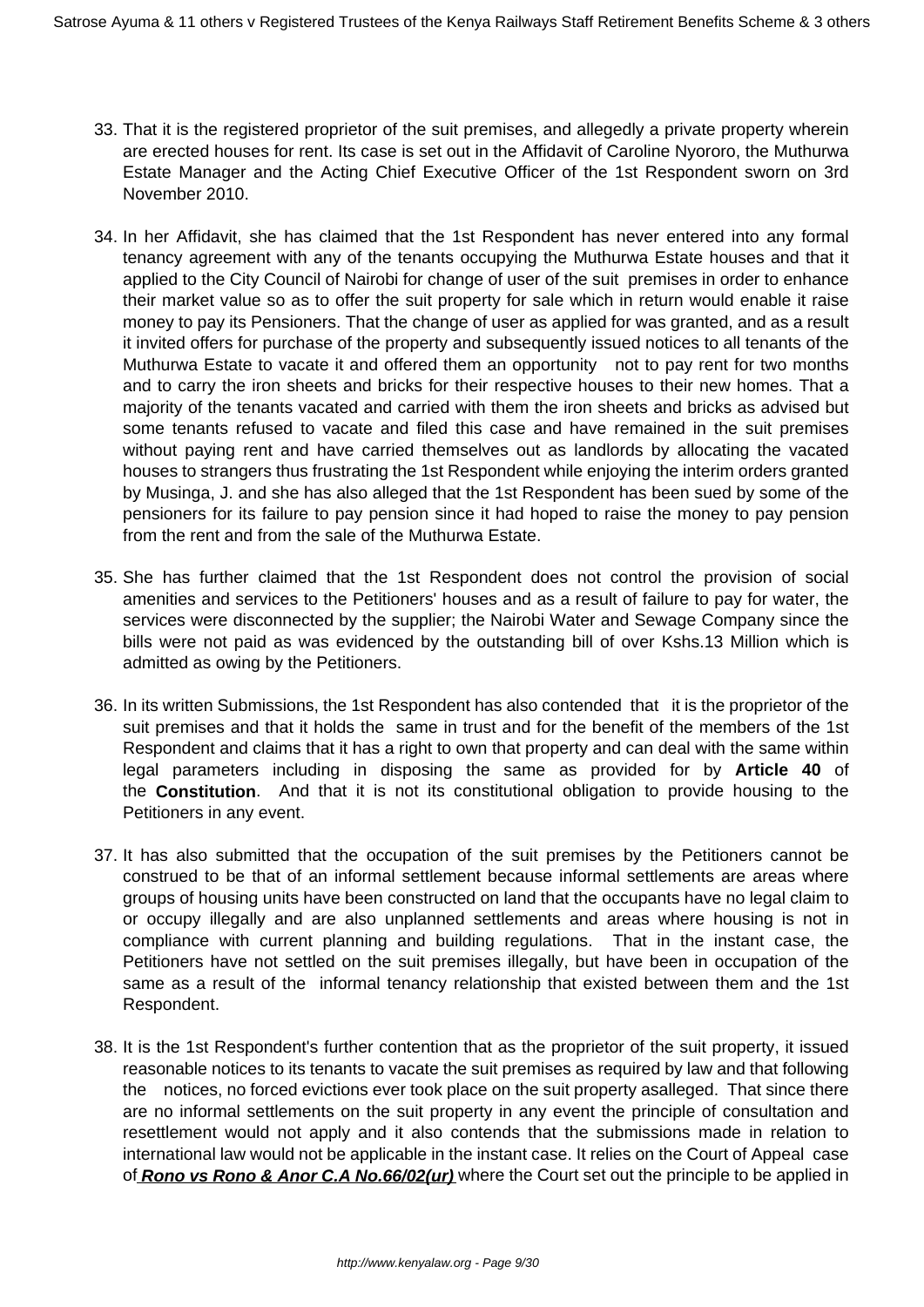determining whether international law is applicable in a case or not. It therefore prays that the Petition be dismissed with costs.

### **2nd Respondent's Submissions**

- 39. The 2nd Respondent, the Kenya Railways Corporation responded to the Petition through the Affidavit of Nduva Muli, its Managing Director, and the oral testimony of Livingstone Kamande Gitau, a Surveyor who was previously employed by the KRC and was the Head of its Survey Department. It also filed written submissions dated 17th December 2012.
- 40. In summary, the 2nd Respondent's case is that it has no role in and ought not to be involved at all in the private landlord-tenant relationship between the Petitioners and the 1st Respondent. This is so because the suit premises is alleged to be among many of the properties that it transferred to the 1st Respondent in the year 2006 for its use and purposes of realizing its objectives as set out in the Trust Deed. That the 1st Respondent is an independent and autonomous body and has not been appointed by the 2nd Respondent to manage the suit premises on its behalf, and as such it has no right in law or fact to interfere in the manner in which the 1st Respondent chooses to deal with its private properties. It has also claimed that the dispute between the 1st Respondent and the Petitioners had previously been addressed by Waweru J. in **HCCC NO.35 OF 2007**, where the learned Judge held that the Petitioners had the right and the liberty to rent houses anywhere in the country and, that the Petitioners had no right to insist on staying on the private property of another party.
- 41. It is the submission of the 2nd Respondent that the obligation to provide housing and reasonable standards of sanitation was vested in the State as provided for by **Article 43(3)** of the **Constitution** and not the 2nd Respondent.That in line with this provision, the role of the Government is distributed amongst the Ministry of Housing and the National Housing Corporation as governed by the provisions of the **Housing Act (Cap 117)** and that the role of providing sanitation services has been vested on the Ministry of Local Government and the respective Local Authorities and not the 1st and 2nd Respondents.
- 42. As regards the right to own property as provided for by **Article 40** of the **Constitution,** it is the 2nd Respondents' contention that it has not violated the Petitioners' rights and has invited the Court to find that it has already transferred the suit premises to the 1st Respondent, and in the event that the Court finds that the transfer did not comply with the provisions of **Section 32** of the **Registration of Titles Act (now repealed)** to find that the transfer is as contemplated by **Section 32(2)** of the repealed statute since it created a contract which is binding on the parties. That pursuant to the transfer aforesaid, the 1st Respondent took up the ownership of the suit premises and thereafter acquired a tenant-landlord relationship with the Petitioners and other occupants of the suit premises and it was by dint of this relationship that it increased rent and issued the notices to vacate the suit premises.
- 43. In conclusion, the 2nd Respondent has urged me to find that it has not violated any of the Petitioners fundamental rights and freedoms and urged me to dismiss the Petition as against it with costs.

#### **3rd Respondent's Submissions**

44. The 3rd Respondent, the Attorney General's case is contained in his Grounds of Opposition dated 7th October 2010 and he opposed the Petition on the grounds mainly that it does not raise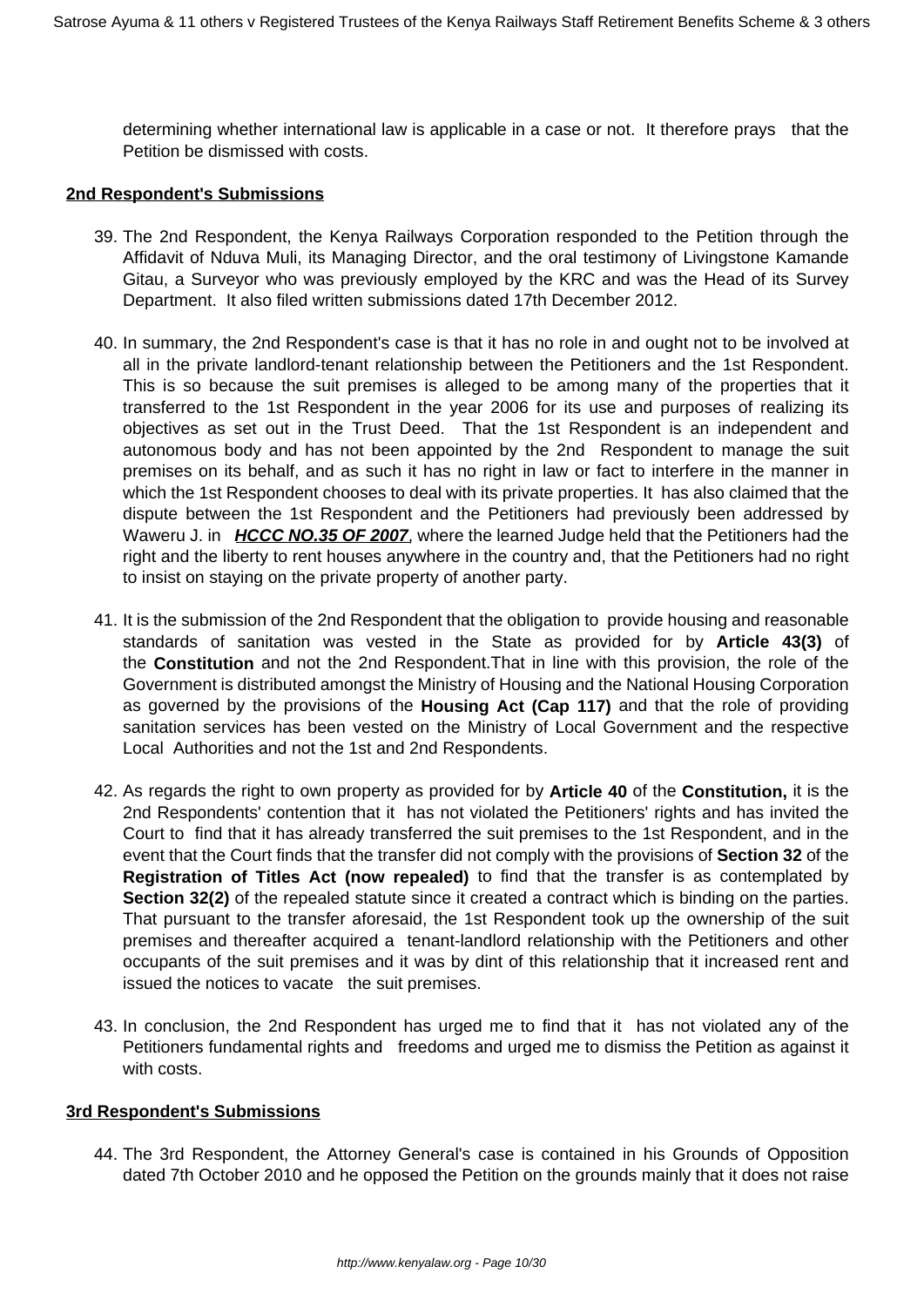any constitutional issues because the issues forming the subject of the Petition revolve around the issue of whether there was a tenancy agreement or not and the law has provided the forum where they ought to be determined such as the Rent Restriction Tribunal or by way of a normal civil suit. Further, that the Petitioners have not demonstrated that they have any right to the suit premises and that they deserve the enjoyment of social and economic rights in terms of **Article 43** of the **Constitution**. In any case, that social- economic rights can only be realised progressively and subject to the available resources and international co-operation and not in the manner submitted by the Petitioners. That the Petition ought therefore to be dismissed with costs.

### **Interested Party's Submissions**

- 45. The Interested Party, Miloon Kothari, a resident of the City of New Delhi in India was enjoined in this proceedings on 27th September 2011. His case is as put forth in his Affidavit sworn on 8th November 2011. In that Affidavit, he has described himself as an architect and is currently the co-ordinator of the South Asian Regional Programme of Habitat International Coalition's Housing and Land Rights Network. He styles himself as an expert and a consultant in the area of housing and human rights and has previously served as the UN Special Rapporteur on Adequate Housing for the years 2000-2008.
- 46. He has claimed that in his capacity as the Special Rapporteur on Adequate Housing, he conducted a mission to Kenya in 2004 to assess the situation with respect to the right to adequate housing in Kenya with particular attention to the problem of lack of housing and essential services, slum upgrading, land and living conditions of vulnerable population and evictions. He has averred that he consulted with stakeholders, experts and Government officials, and visited a number of communities, and conducted research in order to prepare a report on the state of housing rightsin the country and to suggest practical solutions to problems raised by listing concerns and recommendations. This report was submitted to the UN Commission on Human Rights on 17th December 2004 and he has annexed a copy of that report (UN Doc E/CN.4/2005/48/Add.2). He has also published extensively on the areas of human rights, housing, land rights etc.
- 47. His Submissions describe the situation in Kenya in relation to access to adequate housing and has assessed the compliance of the Government with the right to adequate housing under international law and concluded by providing his opinion on the measures that can be taken to remedy the violation of the right to adequate housing and in particular with regard to Muthurwa Estate.
- 48. On the issue of compliance with the right to adequate housing in Kenya generally, Mr. Kothari has submitted that the Committee on Social Economic and Cultural Rights has previously observed that the right to adequate housing has been gravely violated and that the Government has failed to design mechanisms for securing this right and the practice of forced evictions without consultation, compensation or adequate resettlement have become widespread in the country.That the Committee has over the years expressed concern about the number of people living in informal settlements, lack of potable water and the frequency of forced evictions.
- 49. It is his Submission that while on the fact finding mission in Kenya, he recognised that the authorities have not focused on procedural protections which should be applied in relation to forced evictions but have been emphasizing on one aspect of the requirement which is prior notice; which he claims is an inadequate measure and in his view, and with regard to the instant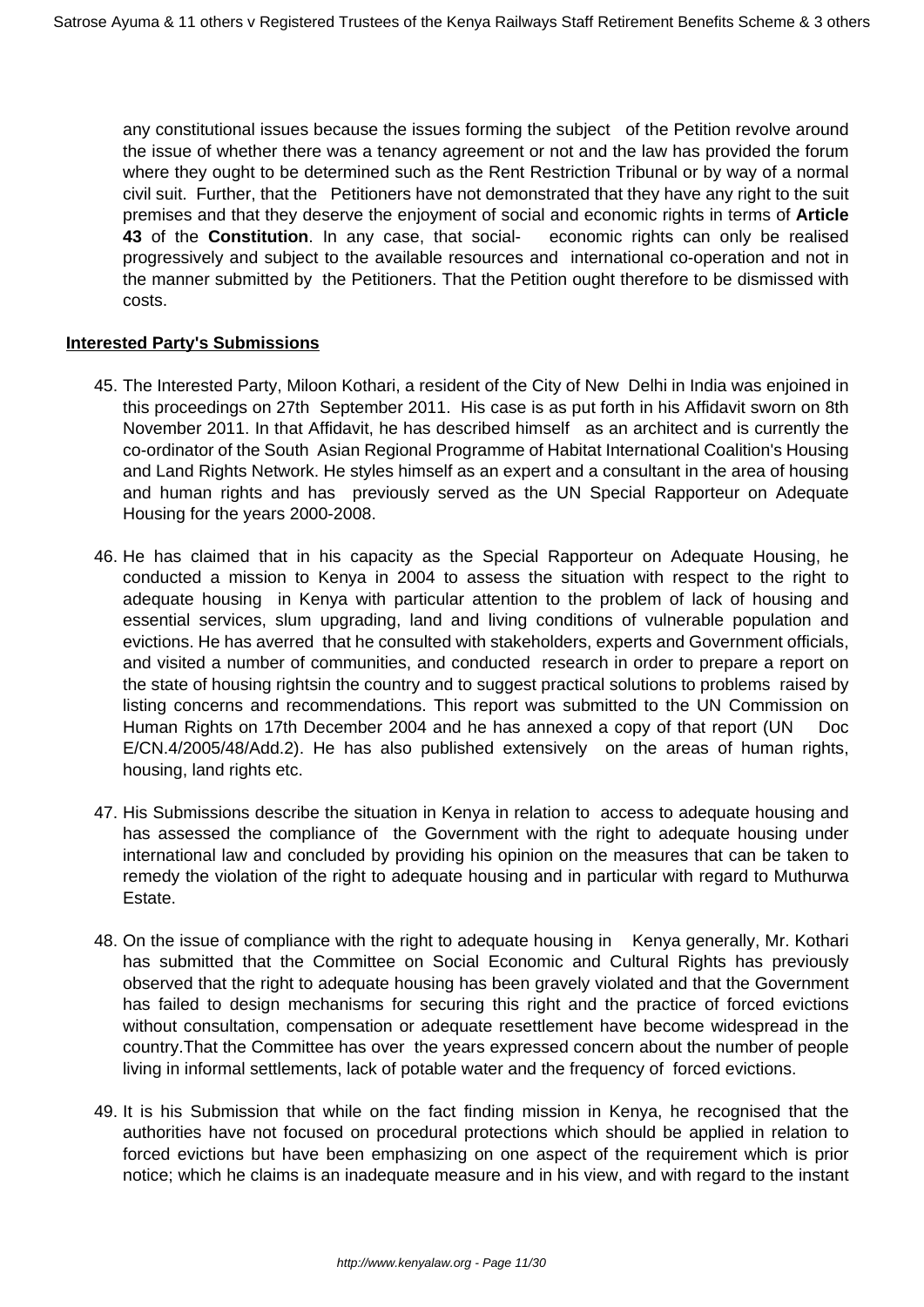case, several measures ought to have been taken into consideration before the evictions are undertaken. Firstly, that there should have been a full incorporation of the human rights perspective including a clear commitment to non-discrimination and gender equality at all levels of governance, policy making and implementation. Secondly, that there should have been a comprehensive approach that addresses the issues of forced evictions, security of tenure, legalization of informal settlements and slum upgrading and to ensure consultation with those affected at the earliest stages of planning in order to protect their right to participate in decision making.

50. It is his further submission that forced evictions constitute gross violations of a range of internationally recognised human rights, including the human right to adequate housing, food, water health, education, work, security of the person, security of the home, freedom from cruel, inhuman and degrading treatment and freedom of movement. That in the circumstances, forced evictions should only occur in exceptional circumstances and further that the protection accorded in these procedural requirements applies to all vulnerable persons and affected groups irrespective of whether they hold title to home and property or not. And that where people and communities have faced forced evictions, there should be appropriate remedies which may include fair hearing, access to legal counsel, legal aid, return, restitution, resettlement,rehabilitation and compensation.He referred me to the UN basic Principles and Guidelines on Development based Evictions and Displacements to support his arguments. He clearly supports the Petition and the remedies sought in it.

# **Determination**

51. It is common ground that the 1st Respondent is the registered proprietor of the property comprising Muthurwa Estate and that the 1st to 10th Petitioners reside in that estate. It is also uncontested that the 1st Respondent desires to demolish the Muthurwa Estate and put up modern residential and commercial buildings thereon. As such, I believe the dispute in this matter revolves around the issue of forced eviction and whether the 1st Respondent is indeed entitled to evict the Petitioners from the Estate and whether that eviction or intended eviction has violated any of the Petitioners' rights as alleged. And if in the affirmative,I must determine the appropriate reliefs this Court can grant in the circumstances. However, before considering these issues, I must first address the preliminary issue raised by the Respondents; that the 1st Respondent, being a private body, cannot owe the Petitioners any guarantee of fundamental human rights and freedoms, and at the very least that it cannot violate the same.

## **Whether the 1st Respondent owes the Petitioners any guarantee of fundamental human rights and freedoms**

52. The 1st Respondent has claimed that it is not a public body and that the reliefs sought by the Petitioner are not appropriate as the issues involved in the circumstances of this Petition revolve around private law and not public law. It is not disputed in that regard that the 1st Respondent, is a Retirement Benefit Scheme duly set up and run under the provisions of the Retirement Benefits Act and was set up for the benefit of the Kenya Railways Corporation pensioners. The 2nd Respondent on its part is a statutory body established under the **Kenya Railways Corporation** Act (Cap 397) to carry out the functions of running the railway transport system and network in the country. Although it is a corporation, its management is very much regulated by the Government and the issue therefore is whether the 1st and 2nd Respondents are public entities or not. In determining this issue, I will first be guided by the Indian Supreme Court case of **International Airport Authority(R.D Shetty v The International Airport Authority of Indian**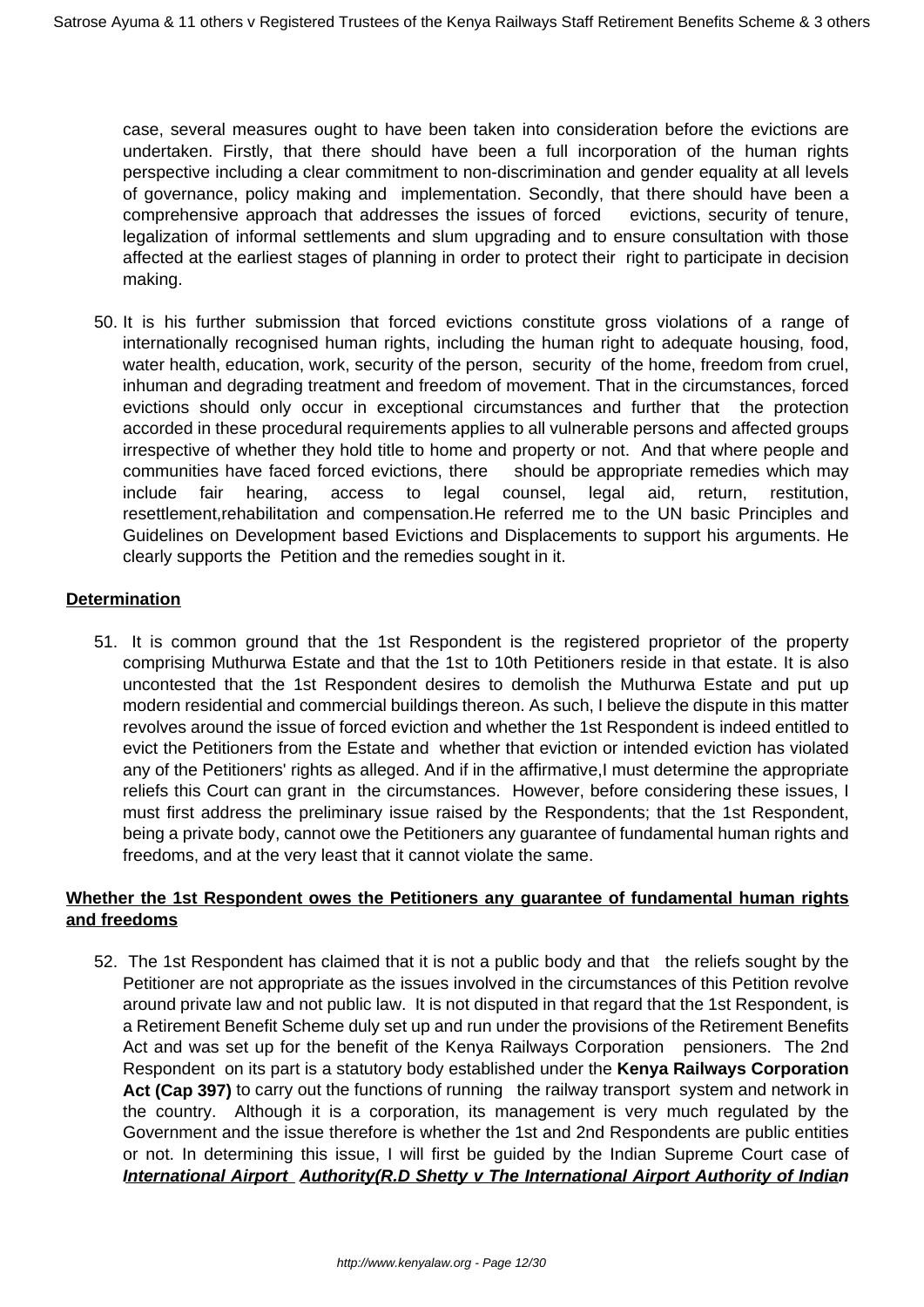**& Ors (1979) 1 S.C.R. 1042**, where the Court set the test for determining whether an entity is a Government body or not and it is as follows; (1) consider whether any share capital of the corporation is held by the Government and if so that would indicate that the corporation is an instrumentality or agency of Government; (2) where the financial assistance of the State is so much as to meet almost the entire expenditure of the Corporation,that fact would afford some indication of the corporation being impregnated with Governmental character; (3) it may also be relevant to consider whether the corporation enjoys monopoly status conferred by the State; (4) whether the body has deep and pervasive State control, (5) whether the functions of the corporation are of public importance and closely related to Governmental functions then that would be a relevant factor in classifying the corporation as an instrumentality or agency of Government and (6)if a Department of a Government is transferred to a corporation then it becomes an instrumentality or agency of the Government. The Court went on to state that if after the consideration of these relevant factors it is found that the corporation is an instrumentality or agency of government, it would be an 'authority' and therefore, part of the definition of 'State' within the meaning of the expression used in **Article 12** of the **Indian Constitution.**

53. I adopt this reasoning and would add that based on criteria numbers 1, 3 and 4, the 1st and 2nd Respondents fit the bill as agencies of the State or public bodies as they perform functions of a public nature and enjoy monopoly with regard to the services they provide. Secondly, the definition of a public body by **Section 3(1)** of the **Interpretation and General Provisions Act, (Cap 2**) points out the public nature of the 1st and 2nd Respondents "Public body" has been defined therein as;

# **"any authority, board, commission, committee or other body, whether paid or unpaid, which is invested with or is performing, whether permanently or temporarily, functions of a public nature".**

- 54. That being the definition accorded to a public body it is obvious that the 1st and 2nd Respondents are such bodies and I must now determine whether the 1st and 2nd Respondents have an obligation to respect and uphold the fundamental rights and freedoms of the Petitioners.In so doing, I must refer to various provisions of the Constitution, because it is now an accepted cardinal principle of constitutional interpretation that the entire Constitution must be read as an integrated whole, and that no one particular provision destroys the other but each sustains the other. This is what has come to be known as the rule of harmony; rule of completeness and exhaustiveness and the rule of paramountancy of a written Constitution – See **Tinyefuza vs Attorney General, Constitutional Appeal No.1 of 1997 and John Harun Mwau & Others vs Attorney General & 2 Others Petition No.2 of 2011.**
- 55. Looking at the provisions of **Articles 2(1), 19(3)** and **20(1),** I am certain that the Bill of Rights can be enforced as against a private citizen, a public or a government entity such as the 1st and 2nd Respondents. I say so deliberately and with firmness because previous decisions of this Court on the subject have been completely misunderstood and misread by more persons than the misguided journalist masquerading as a scholar of Constitutional interpretation. The Bill of Rights is therefore not necessarily limited to a State Organ as argued by the 1st and 2nd Respondents and in saying so, I am alive to the provisions of **Article 2(1)** of the **Constitution** which provides that **'this Constitution is the Supreme Law of the Republic and binds all persons and all state organs at both levels of the Government.**' **Article 19(3)** provides that;

 **"the rights and fundamental freedoms in the Bill of Rights;**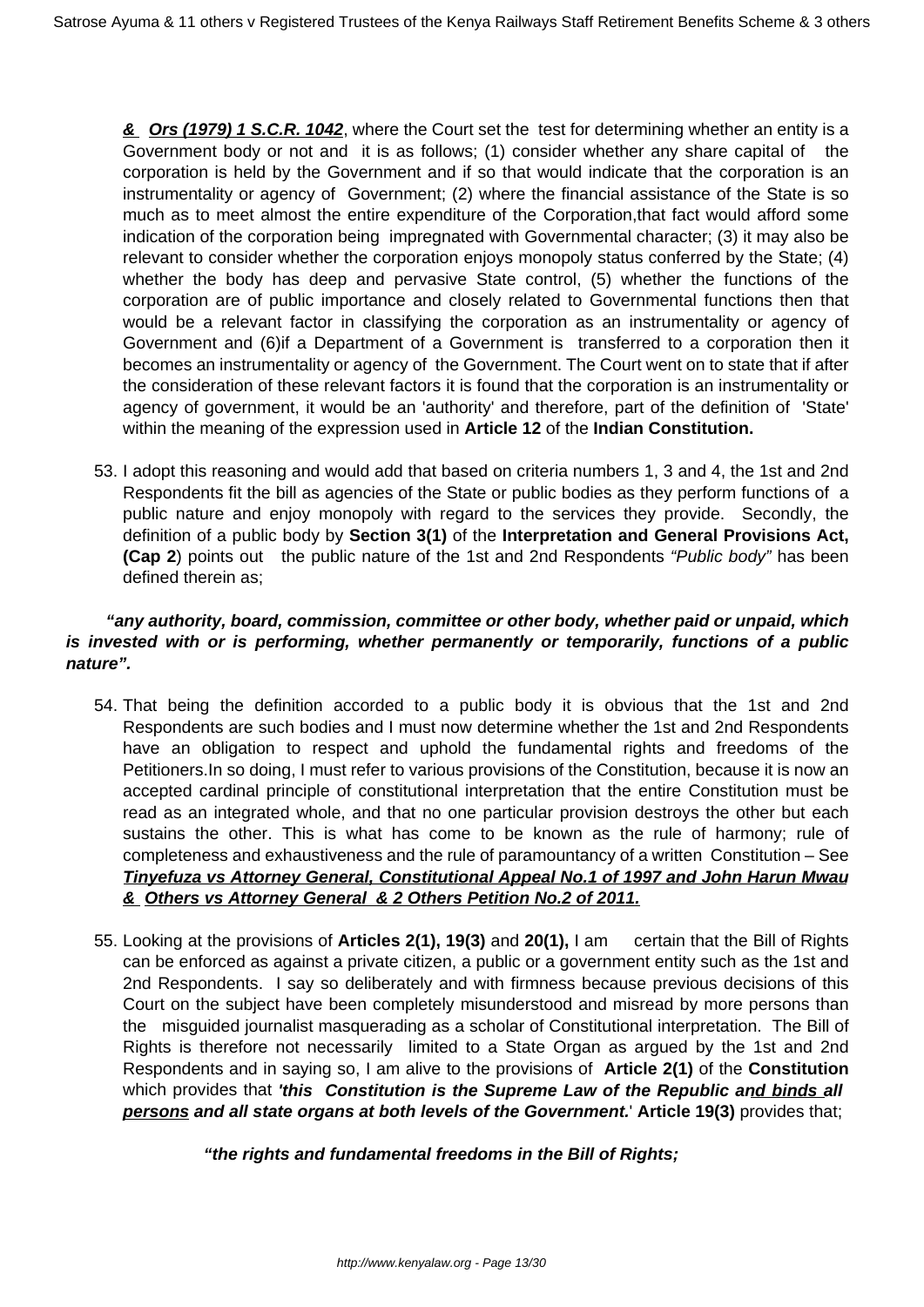## **(a) belong to each individual and are not granted by the state;**

 **(b) …**

# **(c) are subject to the limitations contemplated in this Constitution"**

 Further, **Article 20(1)** provides that **"the Bill of Rights applies to all law and binds all state organs and all persons".** The definition of a State Organ is found at **Article 260** which states that, a State Organ is; **"a commission, office, agency or other body established under this Constitution" and "person"** includes **"a company, association or other body of persons whether incorporated or unincorporated". Article 21(1)** of the **Constitution** also provides that;

# **"It is a fundamental duty of the state and every state organ to observe, respect, protect, promote and fulfill the rights and fundamental freedoms in the Bill of Rights."**

56. In this regard, the obligations of the State and its Organs are clear cut it must **"observe, respect, protect, promote and fulfill the rights and fundamental freedoms in the Bill of Rights"** The very raison d'etre of the State is the welfare of the people and the protection of the people's rights and it is its obligation, under international and national laws, to ensure that human rights are observed, respected, and fulfilled, not only by itself but also by other actors in the country. For this purpose, it can and should regulate the conduct of non-state actors to ensure that they fulfill their obligations; as is the case herein with the 1st and 2nd Respondents.

57. Even if an argument could be sustained that the 1st and 2nd Respondents are not established under the Constitution, as stated elsewhere above, they are established under statute and as I have already found them to be public bodies established to provide services of a public nature, they are bound as much as State Organs are to the same Constitutional obligations. The 1st Respondent which is a fully owned state body, which in turn is subject to the direction of the Minister of Transport, a State Officer, is certainly a Government agency.

58. I am also aware that under the provisions of **Article 20(3)** as read with **Article 259** of the **Constitution,** this Court is obligated to develop the law to the extent that it gives effect to a right or fundamental freedom; and it must adopt an interpretation that favours the enforcement of a right or fundamental freedom, in order to promote the spirit and objects of the Bill of Rights.Clearly, to interpret the Constitution in a manner to even suggest that the 1st and 2nd Respondents do not have an obligation to promote and protect the Petitioners' rights and freedoms does not only fly right out of the window, but would also defeat the very essence and spirit of **Article 20(3).** It is thus clear to my mind that it would not have been the intention of the drafters of the Constitution and the Kenyan people who overwhelmingly passed the Constitution that the Bill of Rights would only bind State Organs. A purposive interpretation as can be seen above would imply that the Bill of Rights binds all State Organs and all persons, whether they are public bodies or juristic persons.

59. It also seems clear to me therefore that from a wide definition of the term "person" as contained in **Article 260**, the intention of the framers of the Constitution was to have both a vertical and a horizontal application of the Bill of Rights. I therefore find that the Petitioners are entitled to file a claim under **Article 22** before this Court alleging a violation of the Petitioners rights by any of the Respondents, and the Court can properly grant an appropriate relief as envisaged by **Article 23** of the **Constitution.** I hope this settles the issue once and for all in as far as the views of this Court are concerned.

60. However, before getting to the remedies available I am called upon to balance the competing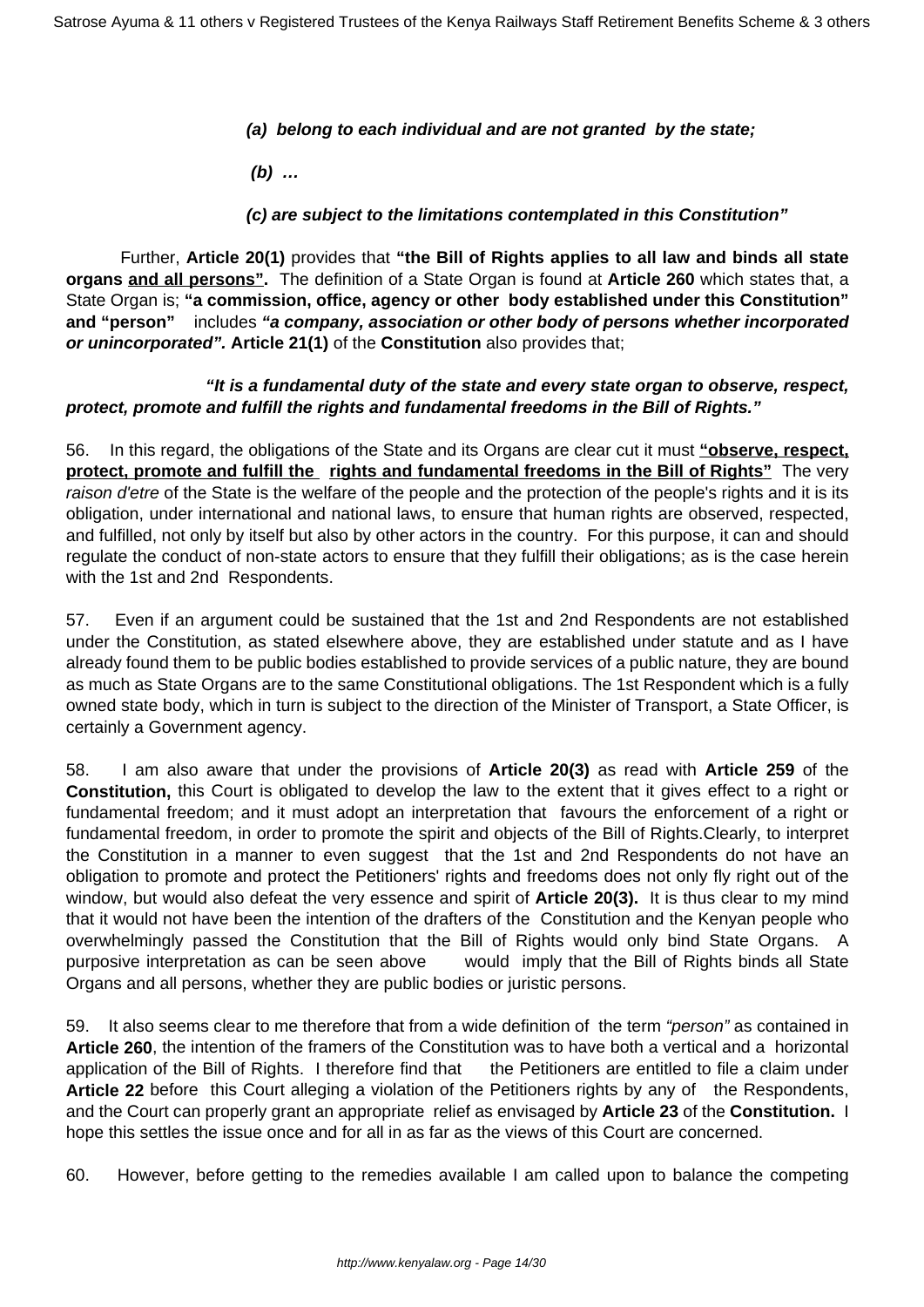interests between the Petitioners and the 1st Respondent over the suit premises. It is only after this has been done that I may proceed to examine any alleged violation of Constitutional rights.

# **Balancing the interests of the 1st Respondent and the Petitioners over the suit premises.**

61. The 1st Respondent has claimed that it has the right to property over the suit premises as provided by **Article 40** of the **Constitution.** I will revert to this argument shortly but at this point, I must deal with the issue raised by the Petitioners that the intended developments on the suit premises are illegal as the 1st Respondent has not obtained the Consent of the Commissioner of Lands in changing the conditions contained in the certificate of title comprised in Grant No.I.R. 20869, which stipulates that the land may be used for residential purposes only, and that it shall not be subdivided or transferred in any part. I have seen the Certificate of Title produced in evidence in this matter and it is indeed true that the certificate of title in respect of the suit premises contains those special conditions as stated by the Petitioners.

62. The 1st Respondent has however indicated that it has applied for the relevant consent from the Commissioner of Lands to enable it comply with the special conditions contained in the Grant. It has also claimed that the said consent ought not to be refused as part of the suit premises has already been sold and transferred to the City Council of Nairobi which constructed the now famous Muthurwa Hawkers market and matatu terminus. With these facts in mind, I am reluctant to get into the issue of the consent of the Commissioner of Lands for obvious reasons.This Court cannot direct, supervise or control other bodies or persons, on the manner or mode in which they perform their functions. The Commissioner of Lands was an independent office, charged with the performance of peculiar duties with powers being derived from the enabling statute. At the very least, he is answerable to the authorities established under the relevant Statutes. This Court is definitely not one of those authorities and this Court only intervene if he had acted arbitrarily, in gross violation of he Constitution or in a blatant violation of the Bill of Rights. That is not the case here because indeed he had power to change the user of land at his discretion. I will say no more.

63. Turning to the issue of the right to own the suit premises as claimed by the 1st Respondent, **Article 40** of the **Constitution** provides as follows;

# **"Subject to Article 65, every person has the right, either individually or in association with others, to acquire and own property-**

## **(a) of any description; and**

# **(b) in any part of Kenya"**

 It is undisputed that the Petitioners do not hold any title over the suit premises and they are but tenants of the 1st Respondent. That being the case, I do not see how the Petitioners may violate the 1st Respondents rights to the suit premises. They were and are tenants and with or without formal tenancy agreements they have lived on the suit premises for many years, while paying rent for the houses each of them occupies. It is on this understanding that the 1st Respondent chose to give them the eviction notices so as to enable them move out of its property and get alternativeaccommodation elsewhere. Accordingly, it is also clear to the Petitioners that the 1st Respondent owns the suit premises and that issue has not been contested by anyone.The issue therefore in my view and as framed above, should be whether the 1st Respondent is entitled to evict the Petitioners from the suit premises given their history on the suit premises as well as the relationship they have had with the 1st Respondent over the years. To answer that question, I must start by determining whether the facts as pleaded above have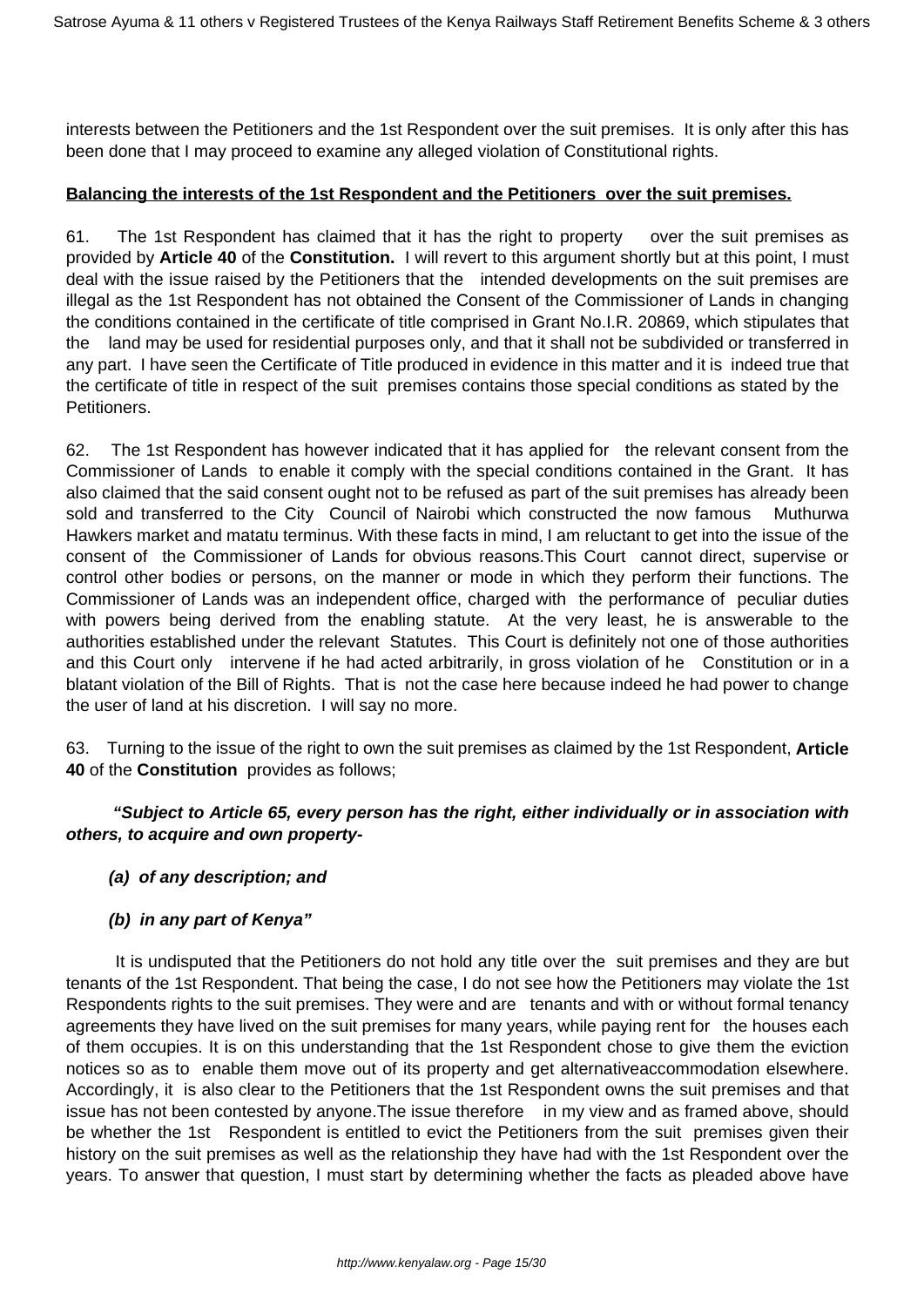made out a case for violation of Constitutional rights.

### **Whether the Petitioners Constitutional rights and freedoms have been violated**

64. I will start by addressing my mind to the violation of the right to housing as alleged. In so doing I will seek to establish the nature of this right and in doing so I shall advert to various international and regional instruments as well as our Constitution and thereafter, I will deal with the circumstances under which this right can be violated. Lastly, I will determine, with reference to the facts before me, whether the right has been violated as alleged.

### **Right to adequate housing**

65. Since the adoption of the **Universal Declaration of Human Rights (1948)**, (UDHR) adequate housing has been recognized as a fundamental human right. **Article 25** thereof provides that;

 **"Everyone has the right to a standard of living adequate for the health and well-being of himself and of his family, including food, clothing, housing and medical care and necessary social services, and the right to security in the event of unemployment, sickness, disability, widowhood, old age or other lack of livelihood circumstances beyond his control".**

- 66. This right has also been recognised by a number of international human rights instruments such as The International Covenant on Economic, Social and Cultural Rights (ICESCR), International Covenant on Civil and Political Rights (ICCPR), The Convention on the Elimination of all Forms of Racial Discrimination (CERD), Convention on the Elimination of all Forms of Discrimination Against Women (CEDAW) and the Convention on the Rights of the Child. It has also been recognised by our regional treaty, The African Charter on Human and People's Rights and Kenya is a State party to all these Treaties and Convention.
- 67. The **Constitution** at **Article 43** has also formally recognized theright to housing. The marginal note to this Article is titled "Economic and Social Rights" and provides as follows;
	- **"(1) Every person has the right-**

 **(a) to the highest attainable standard of health, which includes the right to health care services, including reproductive health care;**

- **(b) to accessible and adequate housing and to reasonable standards of sanitation;**
- **(c) to be free form hunger, and to have adequate food of acceptable quality;**
- **(d) to clean and safe water in adequate quantities;**
- **(e) to social security; and**
- **(f) to education.**
- **(2) A person shall not be denied emergency medical treatment.**

 **(3) The State shall provide appropriate social security to persons who are unable to support themselves and their dependants"**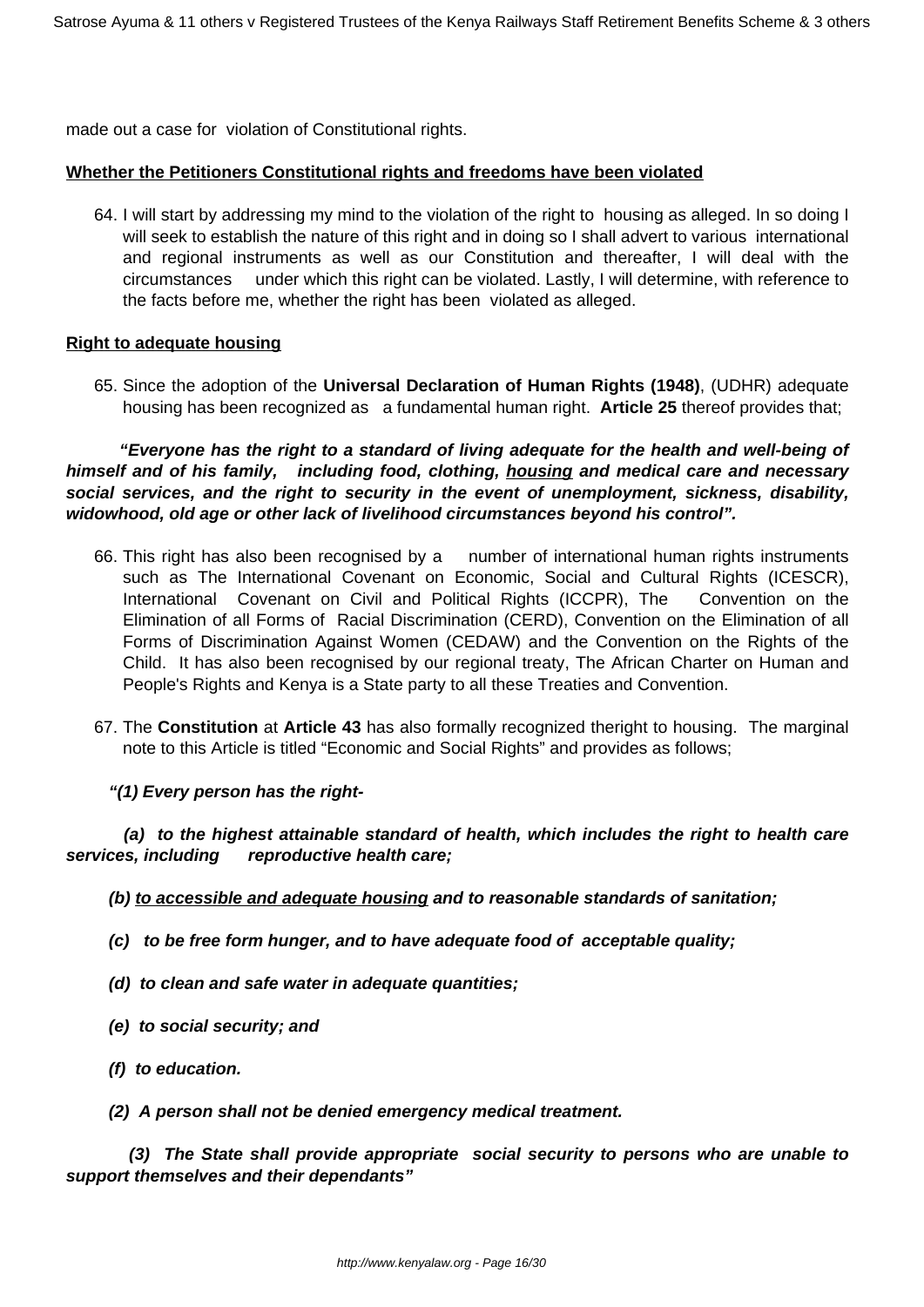68. Having been so anchored in our Constitution, it follows that the right to housing has finally come of age in Kenya.The issue however, is how that right should be interpreted given the various competing interest whenever its violation is alleged but even then, I do not think the criteria to be adopted demands mathematical precision or scientific exactitude, in developing the interpretation to be accorded to the right to housing. Neither does it demand talismanic formalism in recognising the specific requirements that the right demands. In my view, it requires a sober, liberal, dynamic and broad approach that would require an examination of the normative components of the right to housing generally as well as the nature of the right to adequate housing specifically.

69. Having said so, I believe that the starting point would be a reference to the UN Committee on Economic, Social and Cultural Rights (CESCR) which has adopted two general Comments. I am convinced that these Comments are crucial in clarifying the interpretation of the right to adequate housing and the nature of the State Parties' obligations and I shall specifically focus on General Comment 4 on the right to adequate housing and General Comment 7 on forced evictions.

70. General Comment 4 has established that the right to adequate housing should not be interpreted narrowly, as a right to basic shelter or roof over one's head, but rather "as the right to live somewhere in security, peace and dignity". This comment has also clarified that the right to adequate housing is internally linked to other human rights and I must therefore agree with Prof. Yash Pal Ghai's Submission that this right is linked to the inherent dignity of the human person and indeed, the right to dignity has become an interpretive principle to assist the further explication of the catalogue of rights and that all rights have come to be seen as best interpreted throughout the lens of right to dignity – See **Dawood vs Minister for Home Affairs (2000) (supra).**

71. My reading of General Comment 4 also reveals that the right to housing should be ensured to all persons irrespective of their income or access to economic resources. Under this General Comment, the CESCR has outlined seven key features to be considered when assessing whether housing is adequate or not and they are as follows;

**(a) Legal security of tenure. Notwithstanding the type of tenure, all persons should possess a degree of security of tenure which guarantees legal protection against forced eviction, harassment and other threats.**

**(b) Availability of services, materials, facilities and infrastructure; An adequate house must contain facilities for health, security, comfort and nutrition; All beneficiaries should have sustainable access to natural and common resources, safe drinking water, energy for cooking, heating and lighting, sanitation and washing facilities, means of food storage, refuse disposal, site drainage and emergency services.**

**(c) Affordability; Personal or household costs associated with housing should be at such a level that the attainment and satisfaction of other basic needs are not threatened or compromised. Steps should be taken by State Parties to ensure that the percentage of housingrelated costs is, in general commensurate with income levels.**

**d. Habitability; Adequate housing must be habitable, in terms of providing the inhabitants with adequate space and protecting them from cold, damp, heat, rain, wind or other threats to health, structural hazards and disease vectors.**

**(e) Accessibility; Adequate housing must be accessible to those entitled to it. Disadvantaged groups must be accorded full and sustainable access to adequate housing**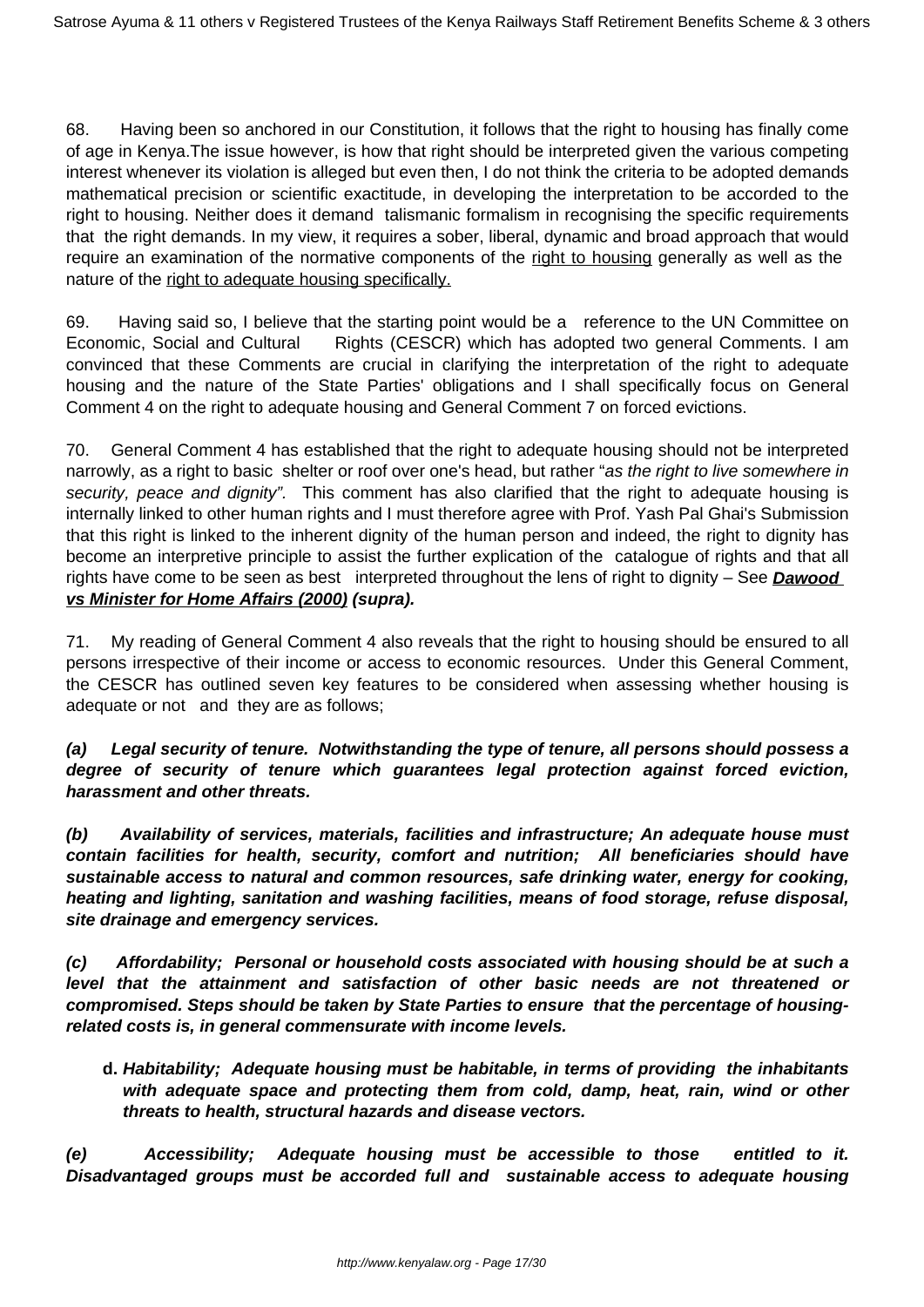**resources. Discernible governmental obligations need to be developed aiding to substantiate the right of all to a secure place to live in peace and dignity, including access to land and entitlement.**

**(f) Location; Adequate housing must be in a location which allows access to employment options, health care services, schools, child care centres and other social facilities.**

# **(g) Cultural adequacy; The way housing is constructed, the building materials used and the policies supporting these must appropriately enable the expression of cultural identity and diversity of housing.**

- 72. I have deliberately reproduced these features verbatim for reasons to be seen shortly but I dare add that in order to realize the full realization of the right to adequate housing, it is proper to ensure that the persons being evicted have participated fully in the decision-making process.The affected people and communities must be consulted and be able to contribute substantively to the process that would affect their right to adequate housing and this would even be more crucial in instances where resettlement, compensation and restitution are being considered. And that at all times, the privacy and security of each affected person should be paramount.
- 73. The South African Constitutional Court in the oft-quoted case of **The Government of the Republic of South Africa and Others vs Irene Grootboom and Others (supra)** had the opportunity to expound on the meaning of adequate housing and stated as follows;

 **"The right delineated in Section 26(1) is a right to 'access to adequate housing' as distinct from the right to adequate housing encapsulated in the Covenant. It recognises that housing entails more than bricks and mortar. It requires available land, appropriate services such as the provision of water and removal of sewage and the financing of all of these, including the building of the house itself. For a person to have access to adequate housing all of these conditions need to be me [and] there must be land, there must be services, there must be a dwelling. Access to land for the purposes of housing is therefore included in the right of access to adequate housing in Section 26. A right of access to adequate housing also suggests that it is not only the state who is responsible for th provision of houses, but that other agents within our society, including individuals themselves, must be enabled by legislative and other measures to provide housing."**

- 74. It is instructive that **Article 43** of our **Constitution** uses the words "accessible and adequate housing" similar to **Section 26(1)** of the South African Constitution which uses the words "access to adequate housing" and so I adopt the above words in that context and as if they were my own. In addition to General Comment 4, the CESCR has also adopted General Comment 7 and noted that forced evictions frequently violate other human rights such as the right to life, the right to security of the person, the right to non- interference with privacy, family and home and the right to the peaceful enjoyment of possessions. Clearly, the CESCR authoritative comments have made the right to adequate housing and housing security fundamental preconditions to exercising and enjoying other civil, political, social, economic and cultural rights. Without housing, security and other fundamental rights cannot be enjoyed. Sadly, the current economic and fiscal policies of the Government of Kenya are not designed to secure this right for the overwhelming majority of the population. How else would one explain the notorious and widespread practices of forced evictions without consultation, compensation or adequate resettlement particularly in Nairobi" I digressed.
- 75. PW1, Satrose Ayuma, in her Affidavit and in oral evidence stated that the intended evictions will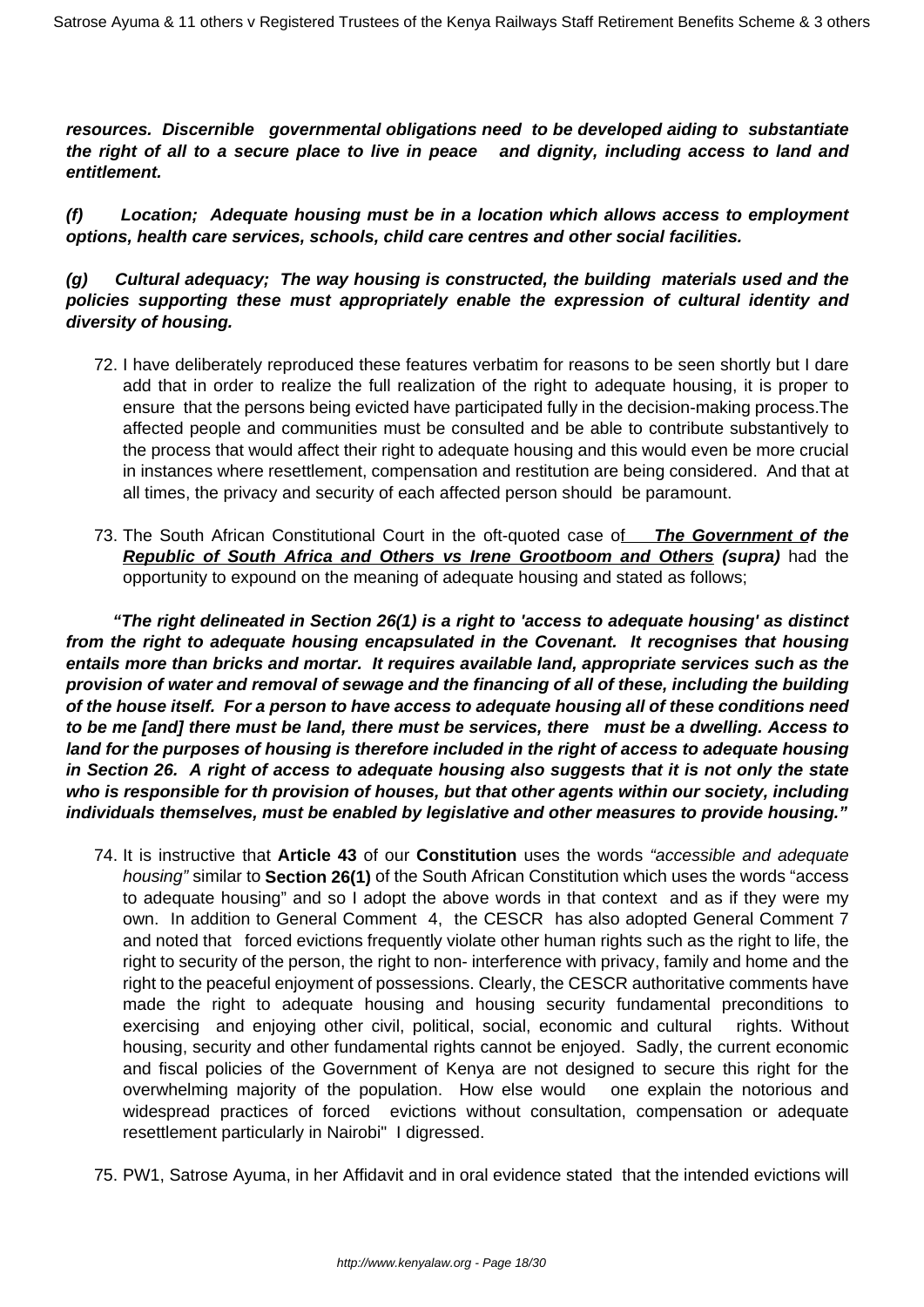have dire consequences on the Petitioners as it would render them homeless and expose them and their property to insecurity and threats on their persons, interfere with their children's access to education, distance the Petitioners from their families and business opportunities and more gravely generate internally displaced persons and homeless people. The question at this point therefore is, whether forced evictions would violate the Petitioners' constitutional rights as alleged.

### **Forced evictions**

76. The term "forced eviction" can best be understood in the context of the definition accorded to it by the Committee on Economic, Social and Cultural Rights which defines the term as;

## **"the permanent removal against their will of individuals,families and or communities from the homes which they occupy without the provisions of, and access to, appropriate forms of legal or other protection."**

 This term was later adopted by the African Commission on Human Rights which stated that although the right to housing or shelter is not explicitly provided for under the African Charter, housing rights are protected through the combination of provisions protecting the right to property, the right to enjoy the best attainable standard of mental and physical health and the protection accorded to the family.

77. In 1993, the UN Commission on Human Rights issued a resolution categorising forced evictions as a gross violation of human rights, and in particular the right to adequate housing.The Commission further observed that forced evictions invariably affect the poorest and most vulnerable sectors of the society. Perhaps it was on the basis of this recognition that the UN Committee on Economic,Social and Cultural Rights adopted General Comment No.7 on forced evictions as a follow up to General Comment No.4 on the right to adequate housing.

78. Paragraph 9 of General Comment No.7 underlines the fact that State Parties are obliged to use all appropriate means to protect the rights recognised in ICSECR and it recognises that forced evictions are *prima facie* violations of the right to adequate housing, and that States should be strictly prohibited in all cases, from intentionally making a person or community homeless following an eviction, whether forced or lawful. Paragraph 15 of General Comment No.7 also elaborates on appropriate procedural protection and due process to be put in place to ensure that human rights are not violated in connection with forced evictions.

79. Kenya, so far as I know, does not have a law governing evictions whether forced or otherwise. Consequently, I must look to international law and the jurisprudence emerging from other countries to discern the ideal situation with regard to the subject. Having said so, I must also say something about the submission made by the 1st Respondent that this Court cannot refer to International law in the context of this case. I find that submission misguided. I am aware of the Court of Appeal decision in **Rono vs Rono C.A No.66 of 2002 (ur)** and I do not think that the position that international law applies only in cases where it has been domesticated and incorporated is good law. I know that the **Treaty Making and Ratification Act, 2012** was enacted to give effect to **Article 2(6)** of the **Constitution** but **Article 2(5)** on application of international law principles applies squarely to this case. I therefore deem it proper and good practice to seek guidance from international law where our laws are silent orinadequate on an issue such as the one before me.

80. In that regard, the **UN Basic Principles and Guidelines on Development based Eviction and**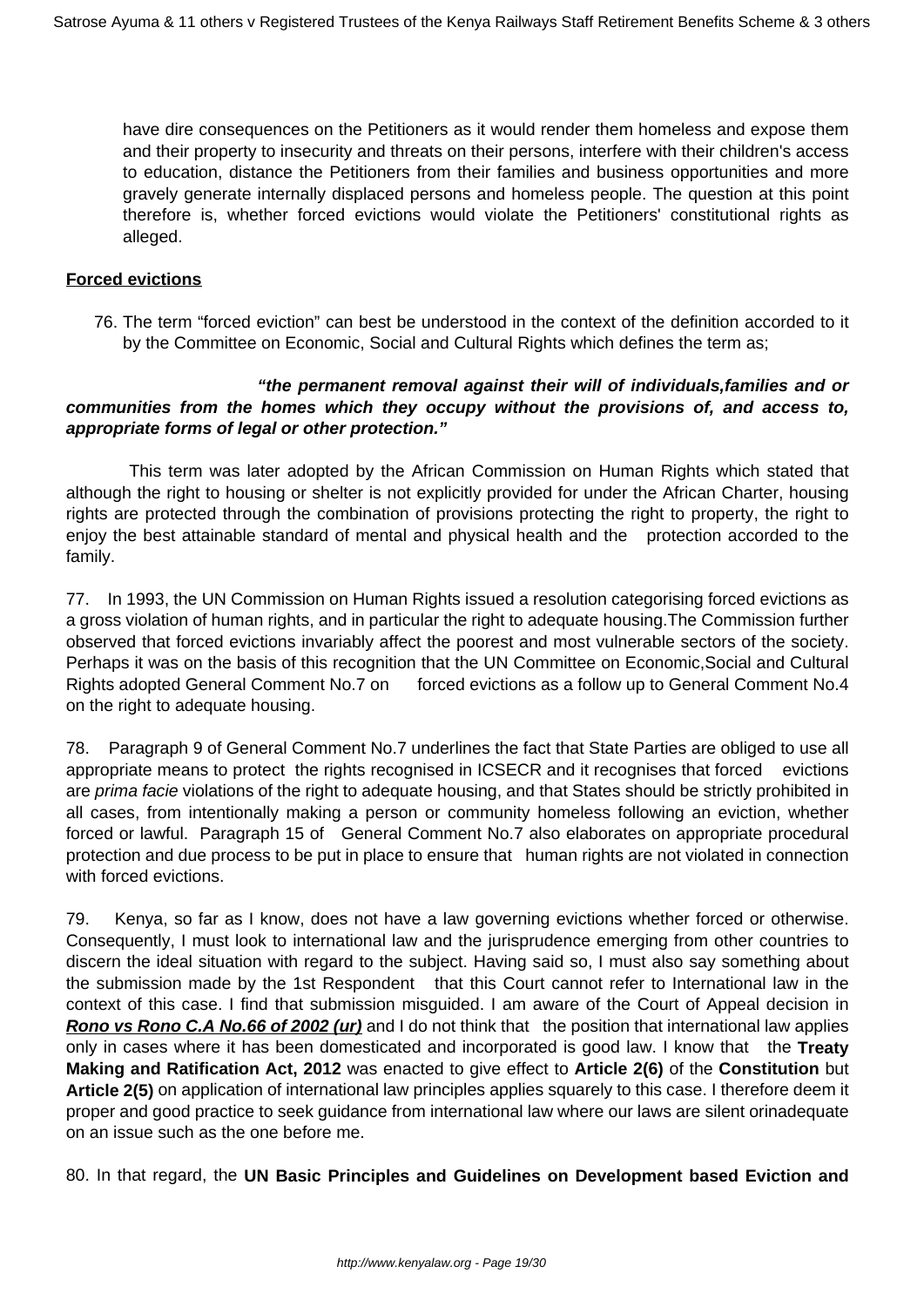**Displacement (2007)** have provided some guidance to States on measures to adopt in order to ensure that development-based evictions, like the present one,are not undertaken in contravention of existing international human rights standards and violation of human rights. These guidelines provide measures to ensure that forced evictions do not generally taken place and in the event that they do, then they are undertaken with the need to protect the right to adequate housing for all those threatened with eviction, at all times.

81. The Guidelines *inter-alia* place an obligation on the State to ensure that evictions only occur in exceptional circumstances and that any eviction must be authorised by law; carried out in accordance with international human rights law; are undertaken solely for purposes of promoting the general welfare and that they ensure full and fair compensation and rehabilitation of those affected. The protection accorded by these procedural requirements applies to all vulnerable persons and affected groups irrespective of whether they hold title to the home and property under domestic law.

82. The Guidelines also articulate the steps that States should take prior to taking any decision to initiate an eviction; that the relevant authority should demonstrate that the eviction is unavoidable and is consistent with international human rights commitments; that any decision relating to evictions should be announced in writing in the local language to all individuals concerned sufficiently in advance stating the justification for the decision; that alternatives and where no alternatives exist, all measures taken and foreseen to minimize the adverse effect of evictions; that due eviction notice should allow and enable those subject to the eviction to take an inventory so as to assess the value of their properties that may be damaged during evictions and most importantly that evictions should not result in individuals being rendered homeless or vulnerable to other human rights violations. Finally, that there must be resettlement measures in place before evictions can be undertaken.

83. The Guidelines go further to lay down the conditions to be undertaken during evictions as follows; that there must be mandatory presence of Governmental officials or their representatives on site during eviction; that neutral observers should be allowed access to ensure compliance with international human rights principles; that evictions should not be carried out in a manner that violates the dignity and human rights to life and security of those affected; that evictions must not take place at night, in bad weather, during festivals or religious holidays, prior to elections, during or just prior to school exams and at all times the State must take measures to ensure that no one is subjected to indiscriminate attacks.

84. The UN Guidelines in addition provide what ought to happen after the eviction; that the person responsible must provide just compensation for any damage incurred during eviction and sufficient alternative accommodation and must do so immediately upon evictions. At the very minimum, the State must ensure that the evicted persons have access to essential food, water and sanitation, basic shelter, appropriate clothing, education for children and childcare facilitates.

85. These important guidelines have been adopted by the African Commission on Human and Peoples Rights and in its 48th Ordinary Session it adopted the Principles and guidelines on the Implementation of Economic, Social and Cultural Rights in the African Charter on Human and People's Rights. Accordingly, the African position on the right to housing can be understood from the African Commission on Human and Peoples' Rights case of **The Social Economic Rights Centre & Centre for Economic and Social Rights vs Nigeria, Com. No.155/96 (2001)**. In the judgment, the Commission stated that;

**"Individuals should not be evicted form their homes nor have their homes demolished by public or private parties without judicial oversight. Such protection should include providing for adequate procedural safeguards as well as a proper consideration by the Courts of whether the**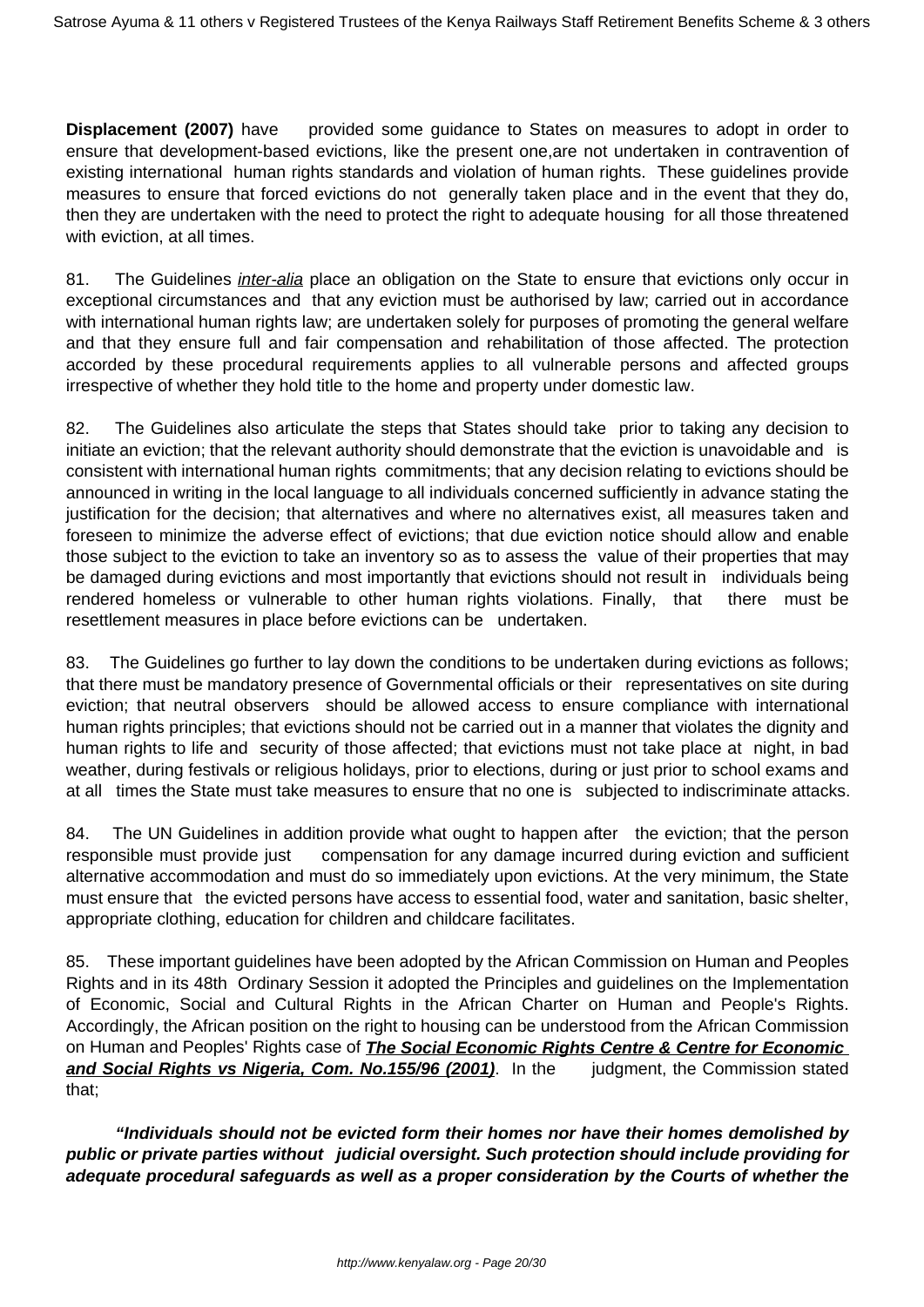**eviction or demolition is just and equitable in the light of all relevant circumstances. Among the factors a Court should consider before authorising forced evictions or demolitions is the impact on vulnerable and disadvantaged groups. A Court should be reluctant to grant an eviction or demolition order against relatively settled occupiers without proper consideration or the possibility of alternative accommodation being provided. Forced evictions and demolitions of people's homes should always be measures of last resort with all other reasonable alternatives being explored, including mediation between the affected community, the landowners and the relevant housing authorities"**

 I am wholly guided and with that in mind I must now return to the issue whether the Petitioners' right to adequate housing was violated.

- 86. They have alleged a violation of *inter-alia* their right to adequate housing by the Respondents. As it can be be seen from the facts, some of the Petitioners have lived on the suit premises since they were born. They have at all times been tenants or occupiers at the 2nd Respondent's premises and later the 1st Respondent after the suit premises was vested on the latter. The Petitioners have generally been paying rent for their respective houses until July 2010 and in fact during the pendency of these proceedings, the issue of unpaid rent took a lot of the Court's time. In that month, in any event, the 1st Respondent gave them both verbal and written notices, (which were pinned on the trees in the Estate), requiring them to vacate the suit premises within 90 days from the 1st July 2010. These notices were allegedly issued after the 1st Respondent obtained the change of user of the suit premises and also in line with the requirement of the Retirement Benefits Act that a Pension Scheme should reduce or convert its fixed assets into liquid assets so as to enhance the market value and offer the property for sale to raise money to pay the monthly pension to its members. Caroline Nyororo in her Affidavit alleged that the decision to sell the Estate was reached, after it became clear that the rent obtained from the Estate was not economical to meet the monthly requirements of the 1st Respondent. Consequently, the 1st Respondent proceeded to subdivide the suit premises and approached real estate agents to sell the properties and up to the time of filing the suit, several offers had been received. It is now contended that the actions of the 1st Respondent were calculated to deny the Petitioners their rights to adequate housing as well as render them homeless notwithstanding the explanation give above.
- 87. From what I stated elsewhere above, it is very important for the Respondents to understand that the notion of the right to adequate housing is simply not a right to four walls and a roof but it has other elements to it including those that have been articulated under General Comment No.4 as reproduced in this judgment all which constitute a fundamental shift in the realization of the right to adequate housing. This court has a duty and an obligation to protect that right at all times. Indeed it is now clear that it is important to safeguard the Petitioners right to adequate housing due to their long history on the suit premises, which for some of them spans for decades.They have formed an attachment with the suit premises and it matters not, in my view, whether those homes are informal settlements, dilapidated houses or shanties. They must be protected and therefore I agree with the sentiments of Sachs J. in **Port Elizabeth Municipality vs Various Occupiers (2005) (1) SA 217 (CC)** where he stated that;

 **"The longer the unlawful occupiers have been on the lands, the more established they are on their sites and in he neighbourhood, the more well settled their homes and the more integrated they are in terms of employment, schooling and enjoyment of social amenities. And as such the greater theirclaim to the protection of the Courts."**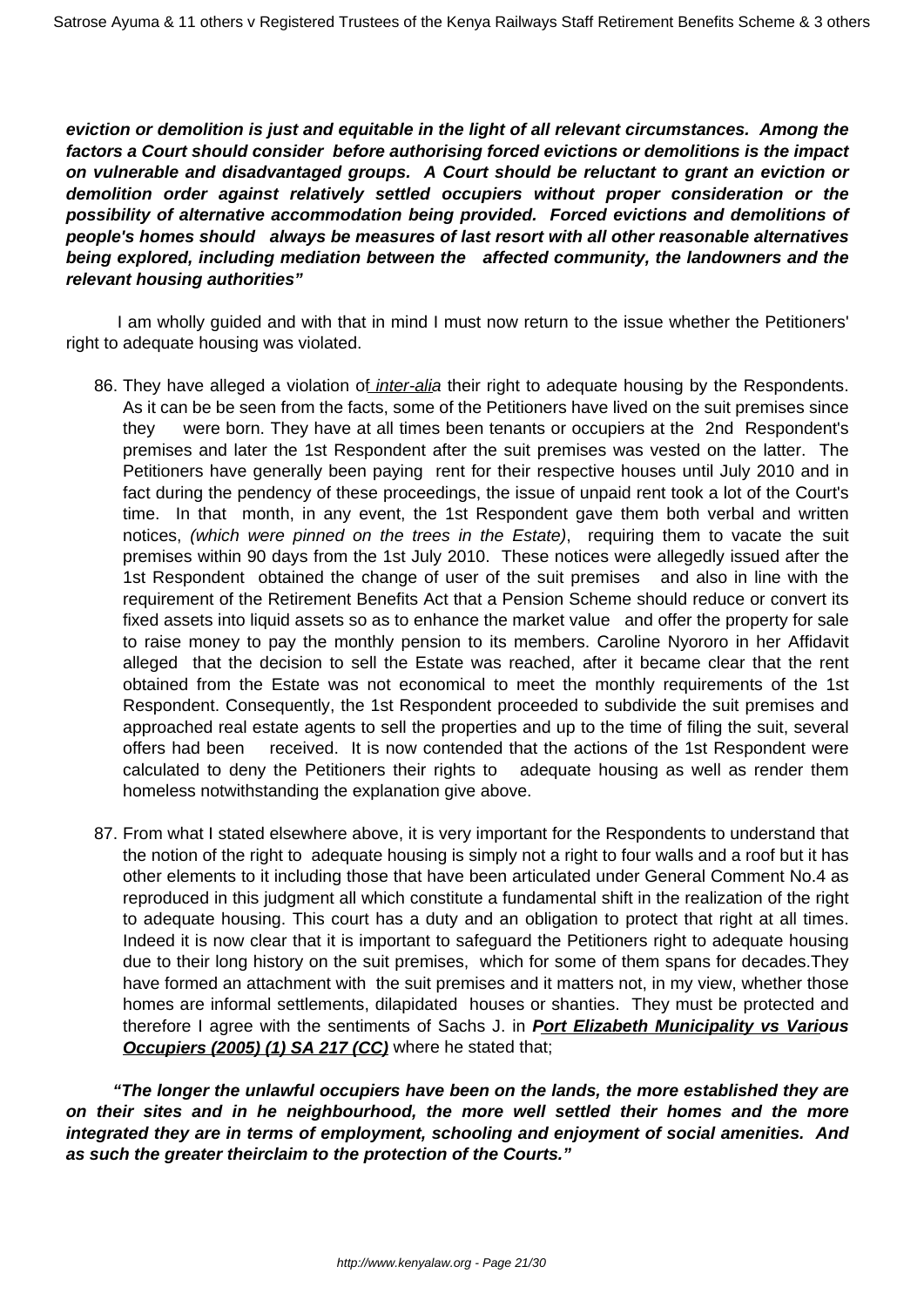It is also clear to my mind that taking all facts together, the right of the Petitioners to adequate housing were violated and it matters not that the 1st Respondent issued notices to all the tenants in the Estate and offered them an opportunity not to pay rent for two months and also carry iron sheets and bricks for their use. Where were the Petitioners supposed to get alternative accommodation in two months given the difficulties associated with getting accommodation in Nairobi" In the end, I think what matters is whether the initial eviction was carried out in accordance with the set UN guidelines and I think not. I have deliberately linked adequate housing and evictions because this judgment will focus on the latter.

88. It is also clear that way before the notices were served on the Petitioners, the 1st Respondent had commenced demolition of the sanitary facilities, roofs, doors and fence of the houses and this in my view is constructive eviction since it was done perhaps with an intention of forcing the Petitioners to abandon the houses which in itself is unlawful.Of constructive eviction, the US Court of Appeals Eleventh Circuit stated in **Carl Di Missino and Roma M.DiMissimo vs City of lear Water, No.85-3654) 805F.2d 1536** that;

# **"Depriving a tenant of water services amounts to constructive eviction, which under Section 83, 54 of the Florida Statutes, a tenant would be entitled to half in a suit to enjoin the landlord from taking possession by means other than the eviction proceedings required by Section 89.59(3)(a)."**

 I am in agreement and I am clear in my mind that the 1st Respondents' actions of demolishing the sanitary facilities, roofs, doors and fence were part of the eviction strategy. If forced evictions must not take place, surely, demolition of crucial facilities such as sanitation and security apparatus must also not take place.

- 89. So far as it can be seen, the 1st Respondent violated the Petitioners' rights to adequate housing from the manner in which it intended to carry out the eviction of the Petitioners from the suit premises. I say so because the evictions were to be carried out without a proper plan and time and the Petitioners in the end were to be left homeless and vulnerable. In addition, they were not involved in the decision-making process because the notices they were issued with did not detail the justification for the eviction and if anything, those notices were not issued to the Petitioners in person but were pinned on trees in the Estate. Further, the 1st Respondent purported to carry out the demolitions in the wee hours of the morning and in total contravention of the UN Guidelines; and the demolitions were also carried out in the middle of the school term.
- 90. It does not matter that the Petitioners do not hold title to the suit premises and even if they had been occupying shanties, the 1st Respondent was duty bound to respect their right to adequate housing as well as their right to dignity. Wherever and whenever evictions occur, they are extremely traumatic. They cause physical, psychological and emotional distress and they entail losses of means of economic sustenance and increase impoverishment.
- 91. In this case, I must therefore agree with the Petitioners that their eviction from the suit premises without a plan for their resettlement would increase levels of homelessness and this Court must strive to uphold the rights of the Petitioners and especiallythe right to be treated with dignity. In so holding I find support in the South African Constitutional Court case of **Occupiers of 51 Olivia Road, Berea Township, And 197 Main Street. Johannesburg vs City of Johannesburg (2008)ZACC 1** where Yacoob J. stated as follows;

 **"It became evident during the argument that the City had made no effort at all to engage**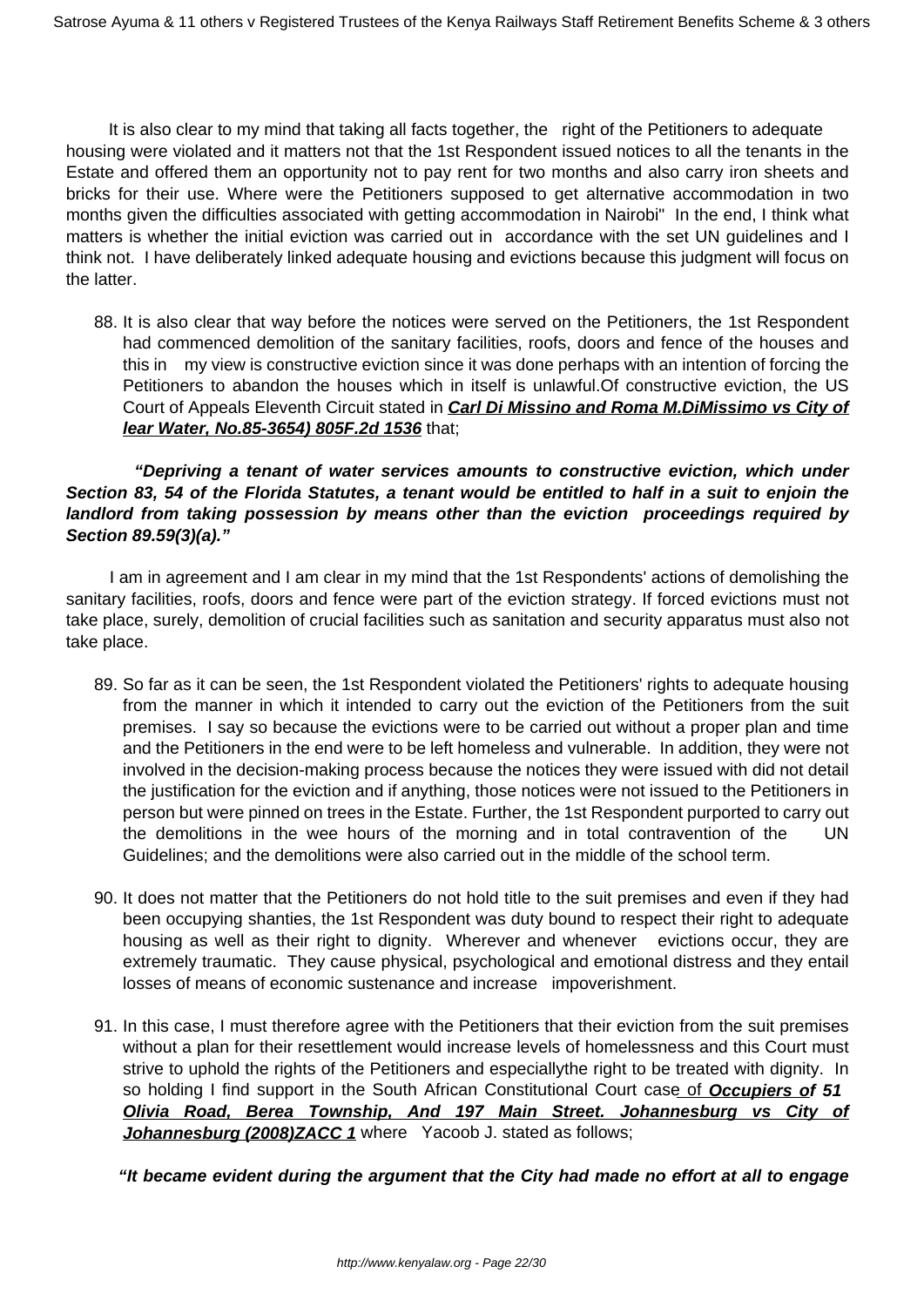**with the occupiers at any time before proceedings for their eviction were brought.Yet the city must have been aware of the possibility, even the probability, that people would become homeless as a direct result of their eviction at its instance. In these circumstances, those involved in the management of the municipality ought at the very least to have engaged meaningfully with the occupiers both individually and collectively. Engagement is a two-way process in which the city and those about to become homeless would talk to each other meaningfully in order to achieve certain objectives.There is not a closed list of the objectives of engagement. Some of the objectives of engagement in the context of a city wishing to evict people who might be rendered homeless consequent upon the eviction would be to determine; (a) what the consequences of the eviction might be, (b) whether the city would help in alleviating those dire consequence, (c) whether it was possible to render the buildings concerned relatively safe and conducive to health for an interim period, (d) whether the city had any obligations to the occupiers in the prevailing circumstances and (e) when and how the city could or would fulfill these obligations. Engagement has the potential to contribute towards the resolution of disputes and to increased understanding and sympathetic care if both sides are willing to participate in the process ..."** 

I wholly agree with the learned judge.

92. In the light of the foregoing, I find a clear violation of the Petitioners' Rights to adequate housing by the Respondents; as the forced evictions were carried out in a reckless manner and without following the UN Guidelines on forced evictions at the very minimum.

## **Right to Water**

- 93. A look at the facts and the submissions of the parties in this case would reveal that there is no clarity on the issue as to who is/was responsible for collecting of payments for supply of water in the Estate. Initially when the 2nd Respondent was responsible for the Estate, the tenants used to have their water bills deducted from the salaries. It is unclear who the actual supplier was.Things changed with the hand over of the Estate to the 1st Respondent who required the residents and tenants to pay their water bills together with their rent for each month.Currently,according to the 1st Respondent, there is an outstanding water bill of over Kshs.13 Million owed to the Nairobi Water and Sewage Company but it is again unclear how the bill accumulated to that colossal sum but I will revert to the issue shortly but it is against this backdrop that the Petitioners have alleged a violation of their right to water.
- 94. So far as I can see, the right to water is not expressly mentioned in international human rights instruments. The only explicit reference to the right to water is contained in CEDAW, the Convention on the Rights of the Child and the International Convention on the Protection and Promotion of the Dignity and Rights of Persons with Disabilities (Disability Convention). The UN Committee on Economic, Social and Cultural Rights in Comment 15 set its criteria for deriving the right to water from other related rights and stated;

 **"Article 11, paragraph 1, of the Convention specifies a number of rights emanating from, and indispensable for, the realisation of the right to an adequate standard of living, including adequate food, clothing and housing … The right to water clearly falls within the category of guarantees essential for securing an adequate standard of living, particularly since it is one of the most fundamental conditions for survival"**

95. The right to water has also not been specifically provided for under the African Charter on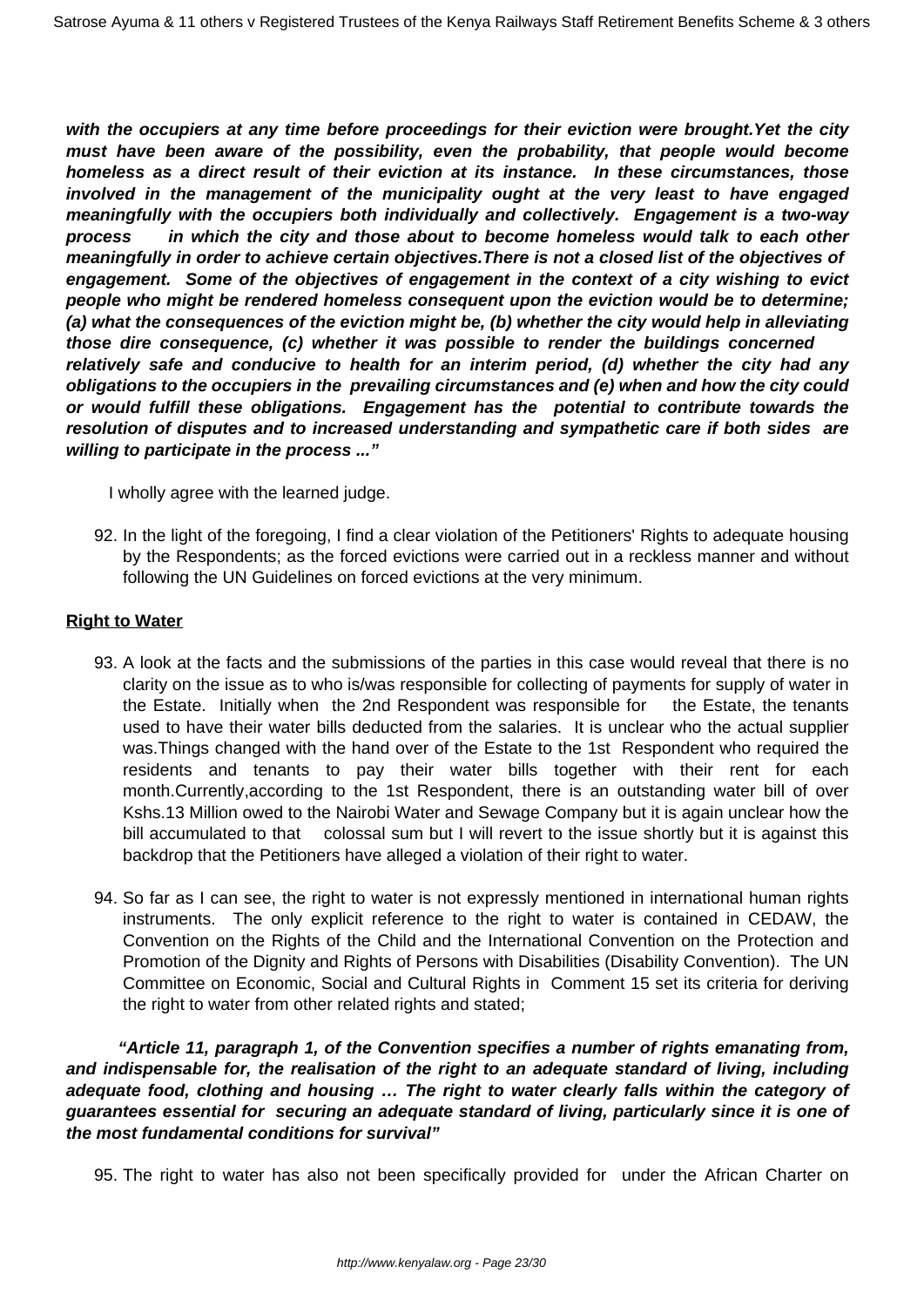Human and People's Rights, but the African Commission on Human and Peoples' Rights has ruled in various cases that failure by the State to provide basic services such as safe drinking water was a violation of **Article 16** of the **African Charter** which provides that every individual has the right to enjoy the best attainable state of physical and mental health – See for example **Free Legal Assistance Group and Others vs Zaire Communications 25/89.** In its recent decision in the case of **Centre for Housing Rights and Evictions (COHRE) vs Sudan communication 296 of 2005** the Commission found the Republic of Sudan to have violated a number of rights provided in the African Charter including the right to water. The Commission in that case ruled that the poisoning of water sources such as wells was a violation of the right to water implicit in Article 16 of the Charter as it exposed the victims to serious health risks. The Commission has also found in the Kenyan case of **Centre forMinority Rights and Minority Rights Group International on Behalf of Endorois Welfare Council vs Kenya Communication No.276 of 2003** that the Endorois people's access to clean drinking water was severely undermined as a result of loss of their ancestral land around Lake Bogoria which had ample fresh water sources.

- 96. Fortunately for Kenyans, **Article 43(1)(d)** of the **Constitution** provides that **"every person has the right to clean and safe water in adequate quantities"**. Additionally, **Article 56(e)** obliges the State to put in place affirmative action programmes designed to ensure that minorities and marginalised groups have reasonable access to water, among other social services.
- 97. The mere recognition of a human right to water in the Constitution is in my view not enough to ameliorate the plight of those without access to water. This Court has a special responsibility to develop, and comprehensively so, the meaning of all the rights in the Bill of Rights, especially social-economic rights such as the right of access to clean and safe water. It is important therefore to elaborate on the normative content of the right to water so as to help the State realise its constitutional obligations.
- 98. The normative content of the right to water is set out in UN General Comment 15; that the substantive contents of the right to water include availability, accessibility and quality. The Comment stipulates that; "the right to water entitles everyone to sufficient, safe, acceptable, physically accessible and affordable water for personal and domestic uses" and these elements have also been accepted by he Indian High Court in **Vishala Koch Kudivella Samarhshana Samithi vs State of Kerala 92006 (10) KLT 919;** where the Court stated that;

 **"We have no hesitation to hold that failure of the State to provide safe drinking water to citizens in adequate quantities would amount to a violation of the fundamental right to life enshrined in Article 21 of the Constitution of India and would be a violation of human rights. Therefore, every government, which has it priorities right, should give foremost importance to providing safe drinking water even at the cost of other development programmes. Nothing shall stand in its way whether it is lack of funds or other infrastructure. Ways and means have to be found out at all costs with utmost expediency."**

- 99. I agree and with all those principles in mind, sadly, I do not think the Petitioners have made out a case for violation by the Respondents of their right to water in the context of the Constitution I say so for reasons to be seen below.
- 100. Supply of water in Kenya is governed by the provisions of the **Water Act** of **2002**. **Section 53(2)** of that **Act** stipulates that water services shall only be provided by a water service provider. A water service provider has been defined as **"a company, non-governmental organization or**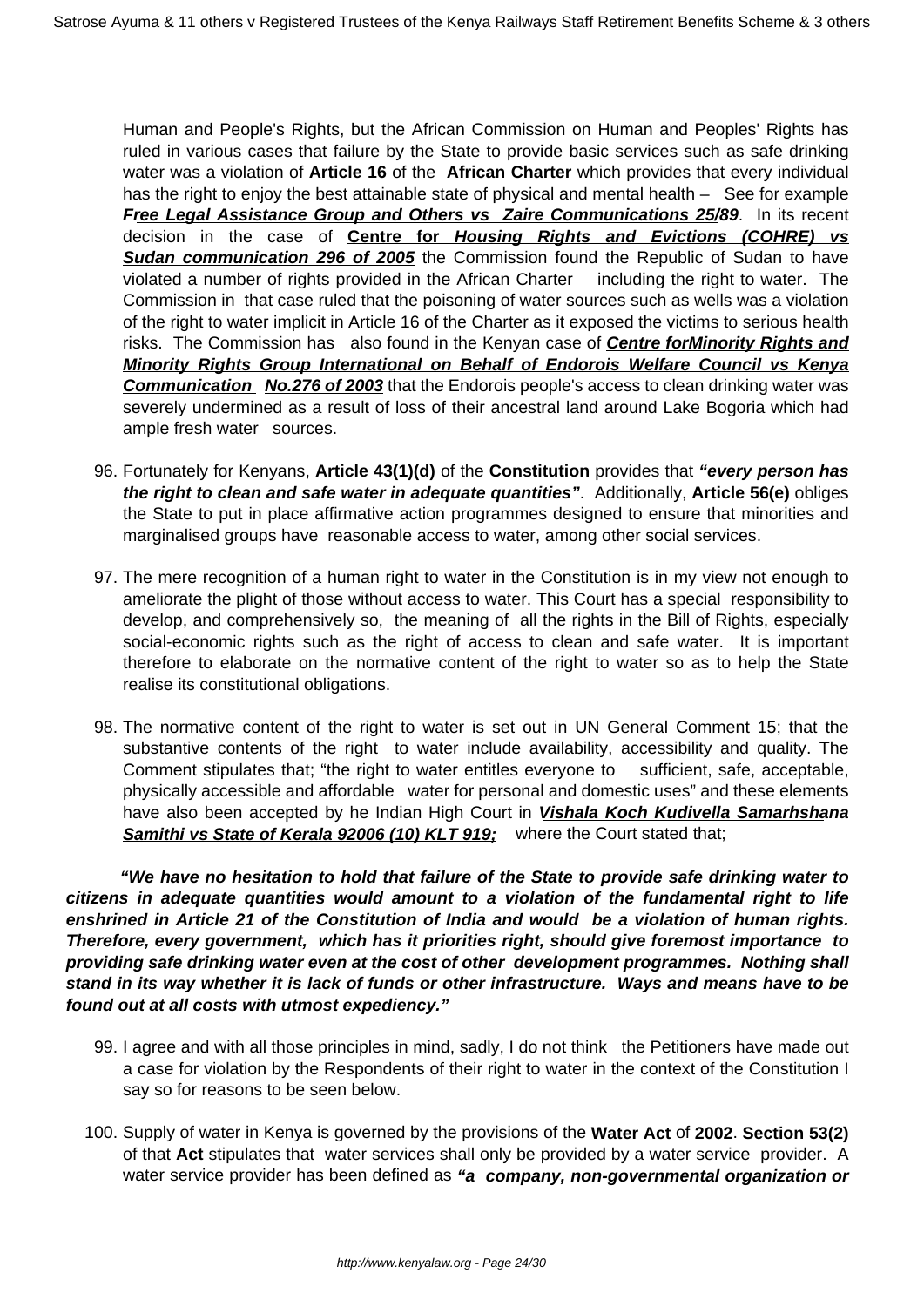**other person providing water services under and in accordance with an agreement with a licensee (the water services board)**." Under **Section 57(5)(d),** all Kenyan Municipalities are obliged to manage and operate water services on business and corporate lines and must embrace the full cost of recovery in the provision of water services. The Nairobi Water and Sewage company falls under this category and it is supposed to operate the provisions of water as a business and it ought to make profits, such that the failure of the Petitioners and other persons to pay for the water they have consumed to the tune of Kshs.13 Million necessarily called for disconnection. I will say something about the water bill later in this Judgment but the water supply system as I understand it, demands for payment of a fee to access water. The Petitioners cannot fail to pay for that supply and now be heard to complain about their denial of water when somehow they accepted for the years that they have been tenants that it is their contractual obligation to pay for consumption of water. This is the system in place and much as I am sympathetic to the Petitioners' situation generally this Court's hands are tied. And I say so because it is not clear to whom the Petitioners pay for the water; is it the 1st Respondent together with the rent" Is it through deduction in their salary" Is it to Nairobi Water Sewage Company directly" I do not know whom to believe since this issue was heavily contested and none of the parties led evidence to prove or disprove their opponents position. Furthermore the Nairobi Water and Sewage Company, which allegedly disconnected the water supply is not a party to these proceedings and in the circumstances, I am unable to find any violation of the right to water as alleged by the Petitioners.

- 101. Further, The South African case of **Bon Vista Mansions vs. Southern Metropolitan Local Council (2002) (6) BCLR 625;** relied on by the Petitioners must be distinguished with the instant case. That case was concerned with the interpretation of what the meaning of sufficient water was. The right to water has been recognized under the South African Water and Services Act and the South African Government is obliged to provide some basic amount of water to the most vulnerable in the society but that is not quite the case in our realm. In the circumstance, I am unable to issue any orders as regards the allegation of violation of right to water.
- 102. Suffice it to say in any event that it is time the water suppliers and the State adopts a rights based approach with regard to the provision of water services and I suggest that we should borrow a leaf from the South African water laws regime. **Section 4(3) (c)** of **South Africa's Water Services Act** states that procedures for the discontinuation of water services must not result in a person being denied access to basic water services for non-payment, where that person proves that he or she is unable to pay for such basic services. **Section 4(3)** of the **Water Services Act** further provides that procedures for the limitation or discontinuation of water must be fair and equitable and should provide for reasonable notice of intention to terminate water services and most significantly, for an opportunity to make representations.This, in my view, is what a progressive and realistic realization of social economic rights including the right to water should be.
- 103. I must add that it is time that the **Kenyan Water Act** is amended as it was enacted 8 years before the promulgation of the Constitution, 2010 and it does not expressly provide for the right to water and there is a clear need to have it amended and brought into conformity with the present realities which include the new constitutional dispensation and the devolution of services including the provision of water by County Governments. That is all there is to say on this matter.

## **Violation of the Rights of Children's**

104. Children are among the most vulnerable of the vulnerable members of the society alongside the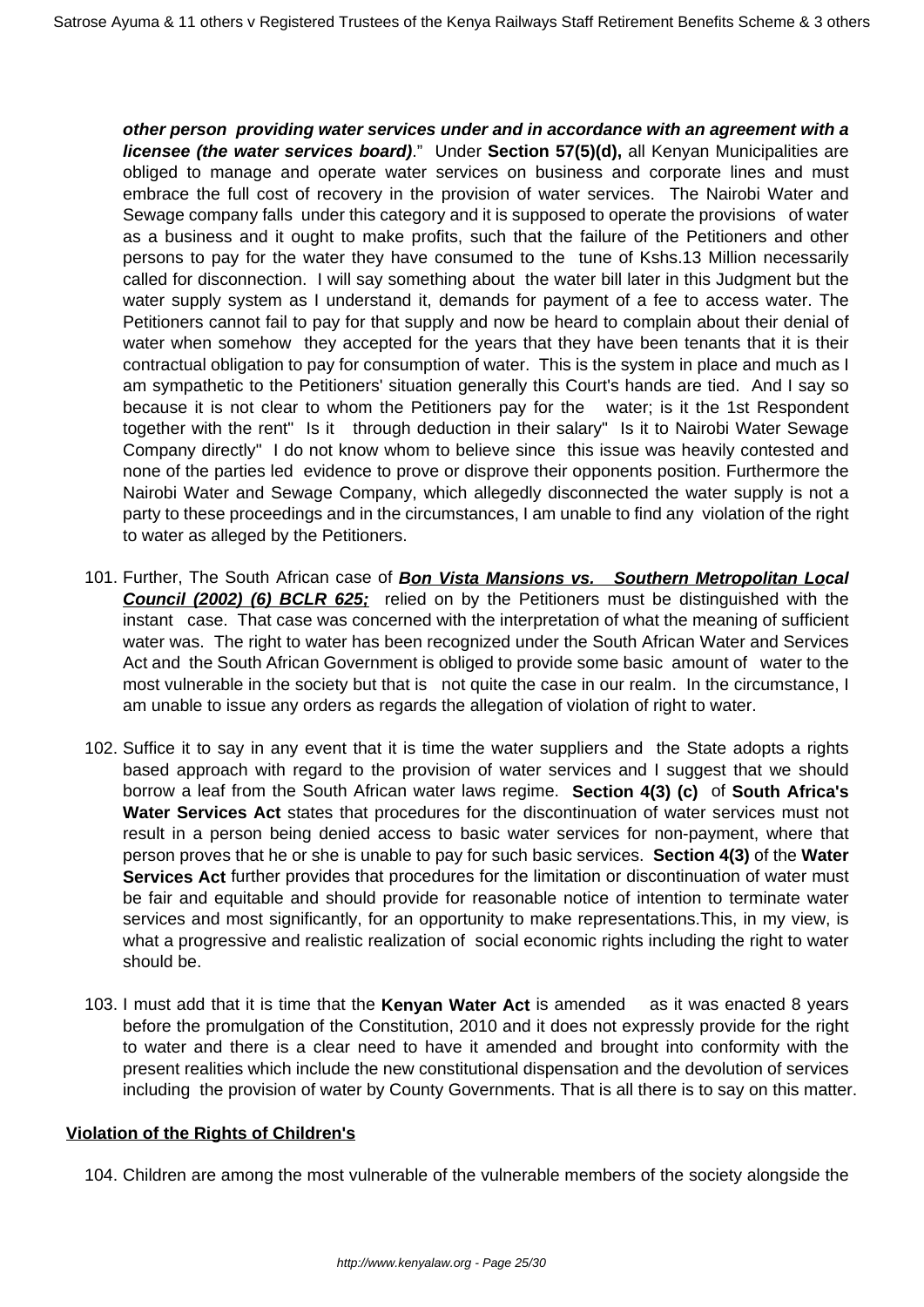elderly. They are harmless and they do not even know how to defend themselves in case of attack or violation. The State has an obligation to protect children and **Articles 53** provides for the rights as such. This **Article** provides that:

 "**(1) If at anytime during the period of a child's stay at a rehabilitation school the Director is satisfied that such child should not remain subject to the applicable committal order, he may refer the matter to the Children's Court for revocation of the committal order.** 

 **(2) A Children's Court may at any time, on its own motion or on the application of any person, revoke an order committing a child to a rehabilitation school, but before doing so it shall call for all the relevant records of the court which made the order,and all relevant records of any court which may previously have considered an application under this section.** 

## **(3) Notwithstanding anything in this Act, an order committing**

 **a child to a rehabilitation school shall not remain in force beyond the date on which the child attains the age of eighteen years, nor shall any such order remain in force for longer than three years at a time except by order of the court.** 

## **(4) On an application for an order under subsection (2) or**

## **subsection (3) the manager of the rehabilitation school where the child is, shall cause the child to be brought before the court,unless the court otherwise orders."**

105. In the above context, in the event of an imminent forced eviction, children would be among the most affected. They may have to live with the trauma for many years or if violated they may never be able to overcome the said trauma. The United Nations Office of the High Commissioner for Human Rights has observed at paragraph 10 of General Comment No.7 that; with regard to forced eviction;

## **"women, children, youth, older persons, indigenous people, ethnic and other minorities, and other vulnerable individuals and groups all suffer disproportionately from the practice of forced eviction."**

 The Petitioners aver that the eviction in this case took place in the middle of a school term. That would obviously affect the Petitioners' children's' right to education as the same would be disrupted unnecessarily. In fact under General Comment 7 above,forced evictions are not supposed to take place in the middle of school terms. I am satisfied that the Petitioners have also made out a case of violation of this right in the circumstances of their case.

# **Right to information, Protection from discrimination and rights of persons with disability and older members of the society**

106. Turning to the violation of other rights as alleged by the Petitioners, that is; right to information, protection form discriminations, the right of persons with disability and rights of older members of the society, I do not think that the Petitioners have demonstrated the violations of these rights. There is no material before me that would lead to such a categorical finding. This being a Constitutional Petition, it is now a well settled principle that the Petitioners ought to demonstrate with some degree of precision, the right they allege has been violated, the manner it has been violated and the relief they seek for that violation – **See Anarita Karimi Njeru vs Republic (1976- 80) 1 KLR 1272 AND Trusted Society of**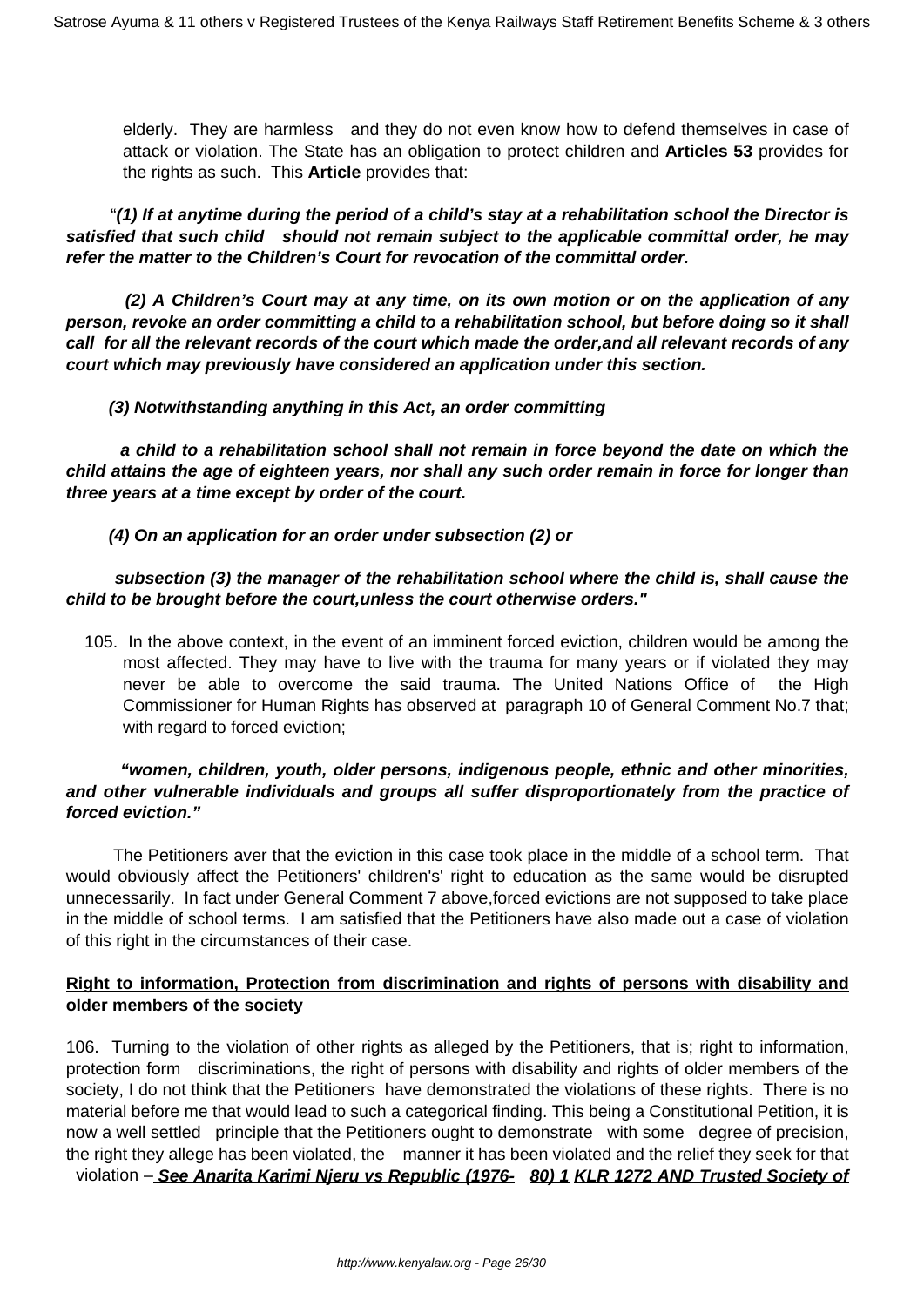**Human Rights Alliance vs Attorney General** and **Others Petition No.229 of 2012**. This is important not just to allow the Respondents to know the case that they have to answer, but also to enable the court make a clear determination on the alleged violations. I shall say no more.

## **Appropriate Remedies**

107. The Petitioner having made out a case for violation of their right to adequate housing and sanitation as well as right to human dignity and violation of the right to protection of the law for children, I must design the appropriate remedies to address those violations. I recall that the Petitioners urged me to take a broader view in determining the appropriate reliefs applicable in the case and I agree.

108. Before I do that, I must lament the widespread forced evictions that are occurring in the county coupled with a lack of adequate warning and compensation which are justified mainly by public demands for infrastructural developments such as road bypasses, power lines, airport expansion and other demands, Unfortunately there is an obvious lack of appropriate legislation to provide guidelines on these notorious evictions. I believe time is now ripe for the development of eviction laws and the same sentiments were also expressed by Musinga J. (as he then was) while considering the issues in this matter at an interlocutory stage, where he sated as follows;

## **"The problem of informal settlements in urban areas cannot be wished away, it is here with us. There is therefore need to address the issue of forced evictions and develop clear policy and legal guidelines relating thereto".**

The need to have those guidelines was also aptly captured by Yacoob J. in the Grootboom case (supra) where he stated that;

 **"the issues here remind us of the intolerable conditions under which many of our people are still living. The Respondents arebut a fraction of them.It is also a reminder that unless theplight of these communities is alleviated, people may be tempted to take the law in their own hands in order to escape these conditions. The case brings home the harsh reality that the Constitution's promise of dignity and equality for all remains for many a distant dream.People should not be impelled by intolerable living conditions to result to land invasions. Self-help of this kind cannot be tolerated, for the unavailability of Land suitable for housing development is a key fact in the fight against the country's housing shortage"**

109. It is on this basis that it behoves upon me to direct the Government towards an appropriate legal framework for eviction based on internationally acceptable guidelines. These guidelines would tell those who are minded to carry out evictions what they must do in carrying out the evictions so as to observe the law and to do so in line with the internationally acceptable standards.To that end, I strongly urge Parliament to consider enacting a legislation that would permit the extent to which evictions maybe carried out. The legislation would also entail a comprehensive approach that would address the issue of forced evictions, security of tenure, legalization of informal settlements and slum upgrading. This, in my view, should be done in close consultation with various interested stakeholders in recognition of the principle of public participation as envisaged in **Articles 9** and **10** of the **Constitution.**

110. As regards the realization of the right to adequate housing, the 3rd Respondent must move with speed and establish policies and guidelines to ensure that this right is progressively realised. He should spearhead the development of a comprehensive housing programme that is within the available resources. I believe this would be crucial in enabling the State to meet and fulfill its obligations to ensure that adequate housing is accessible to all regardless of their economic status in the society. Three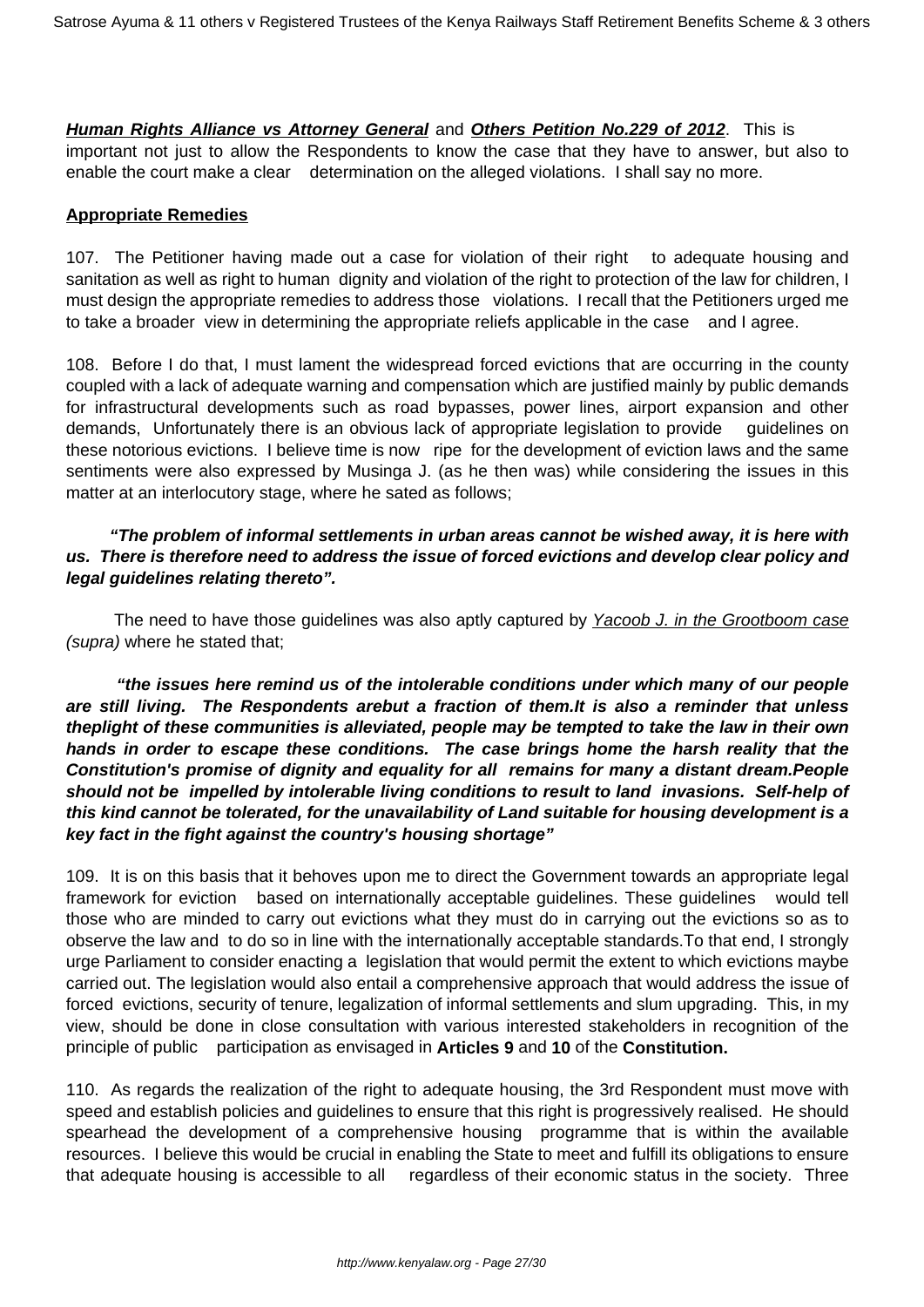years after the promulgation of the Constitution, the right to adequate housing cannot be aspirational and merely speculative. It is a right which has crystallized and which the State must endeavour to realise. It is time **"Wanjiku"** had a decent roof over her head and so I agree with he sentiments of Mumbi Ngugi, J. in **Mitubell Welfare Society vs Attorney General and 2 Others Petition No.164 of 2011,** where she stated thus;

 **"The argument that social economic rights cannot be claimed at this point, two years after the promulgation of the Constitution, also ignores the fact that no provision of the Constitution is intended to wait until the State feels it is ready to meet its constitutional obligations. Article 21 and 43 require that there should be 'progressive realization' of social economic rights, implying that the State must begin to take steps, and I might add be, seen to take steps, towards realization of these rights**"

I agree wholly and will say nothing more.

111. In light of all the information available to me, especially on the nature of the housing crisis in this county, this case has clearly assumed an enormity of purposes beyond itself. In designing whatever remedies I shall grant the Petitioners I must take into account the fact that whereas I have found violations of rights articulated above, the following other issues are pertinent;

 i) Muthurwa Estate and income derived therefrom is the lifeline of hundreds of KRC pensioners some of whom still have families residing in the estate. To grant all the orders sought in the Petition would therefore be counter-productive and may not achieve the ends of justice.

 ii) The 1st to 10th Petitioners are tenants and Satrose Ayuma in her evidence had no strong objection to the change of user of the suit premises but desired a more humane progamme of eviction.

This judgment was therefore deliberately focused on forced evictions specifically.

 I should close by stating that I did not see any evidence of wrongdoing on the part of the 2nd Respondent and it is obvious why. Its protestations in that regard must be upheld.

In the event, and noting all that I have stated above, the ordersthat attract my mind are the following;

a) It is hereby declared that the 1st Respondent violated the Petitioners' rights to accessible and adequate housing contrary to **Article 43** of the **Constitution** but limited to the manner in which the forced evictions from Muthurwa Estate was conducted on or about 12th July 2010.

 b) The 3rd Respondent is directed to consider amendments to the **Water Services Act** of **2002** to bring it in line with the expectations of **Article 43(1)(d)** of the **Constitution 2010.**

 c) The 3rd Respondent shall within **90 days** of this Judgment file an Affidavit in this Court detailing out existing or planned State Policies and Legal Framework on Forced Evictions and Demolitions in Kenya generally and whether they are in line with acceptable International standards.

 d) The 3rd Respondent shall within **90 days** of this Judgment file an Affidavit in this Court detailing out the measures the Government has put in place towards the realisation of the right to accessible and adequate housing and to reasonable sanitation in Kenya as is the expectation of **Article 43(1)(b)** of the **Constitution.**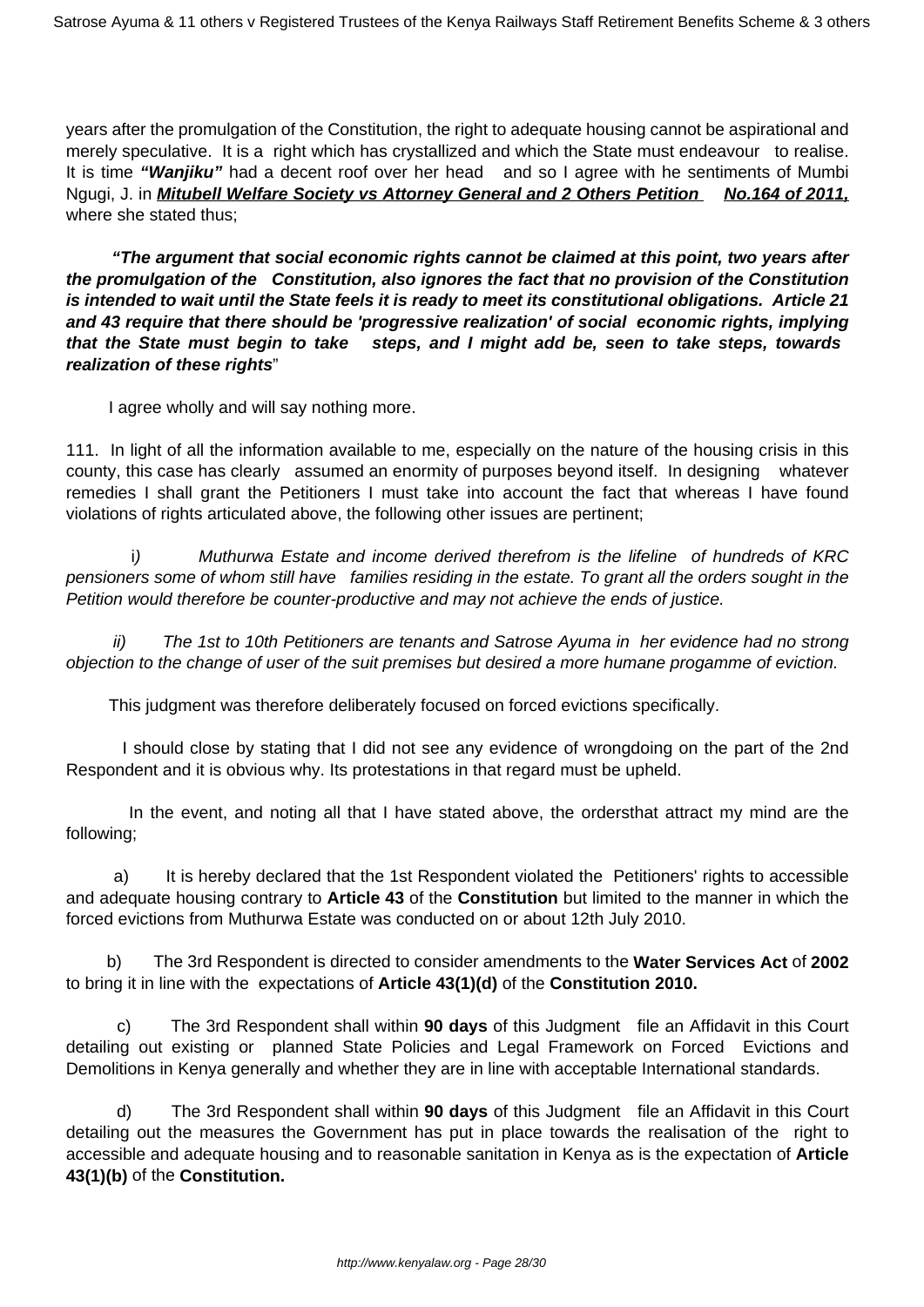e) Within **21 days** of this Judgment, a meeting shall be convened by the Managing Trustee of the 1st Respondent together with the Petitioners, where a programme of eviction of the Petitioners shall be designed taking into account all the factors clearly outlined at paragraph 83 of this judgment;

 i) that at the time of eviction, neutral observers should be allowed access to the suit premises to ensure compliance with international human rights principles.

ii) that there must be a mandatory presence of Governmental officials or representatives including Nairobi County officials and security officers.

 iii) that there must be compliance with the right to human dignity, life and security of the evictees.

 iv) That the evictions must not take at night, in bad weather, during festivals or holidays, prior to any election, during or just prior to school exams and in fact preferably at the end of the school term or during school holidays.

v) that no one is subjected to indiscriminate attacks.

The agreed programme shall be filed in this court, in any event within **60 days** of this judgment.

 f) As to costs, clearly the issues raised in the Petition and the orders made above would show that there shall be no orders as to costs.

g) All other prayers in the Petition are not granted and are consequently dismissed.

i) Each party at liberty to apply.

112. I must sincerely thank all parties and their advocates for patience, decorum, depth and wealth of research and submission which have all gone a long way in enriching this judgment.

113. Orders accordingly.

# **SIGNED AT NAIROBI THIS 26TH DAY OF AUGUST, 2013**

## **ISAAC LENAOLA**

## **JUDGE**

# **DATED, SIGNED AND DELIVERED ON BEHALF OF LENAOLA, J. ON THIS 30TH DAY OF AUGUST, 2013**